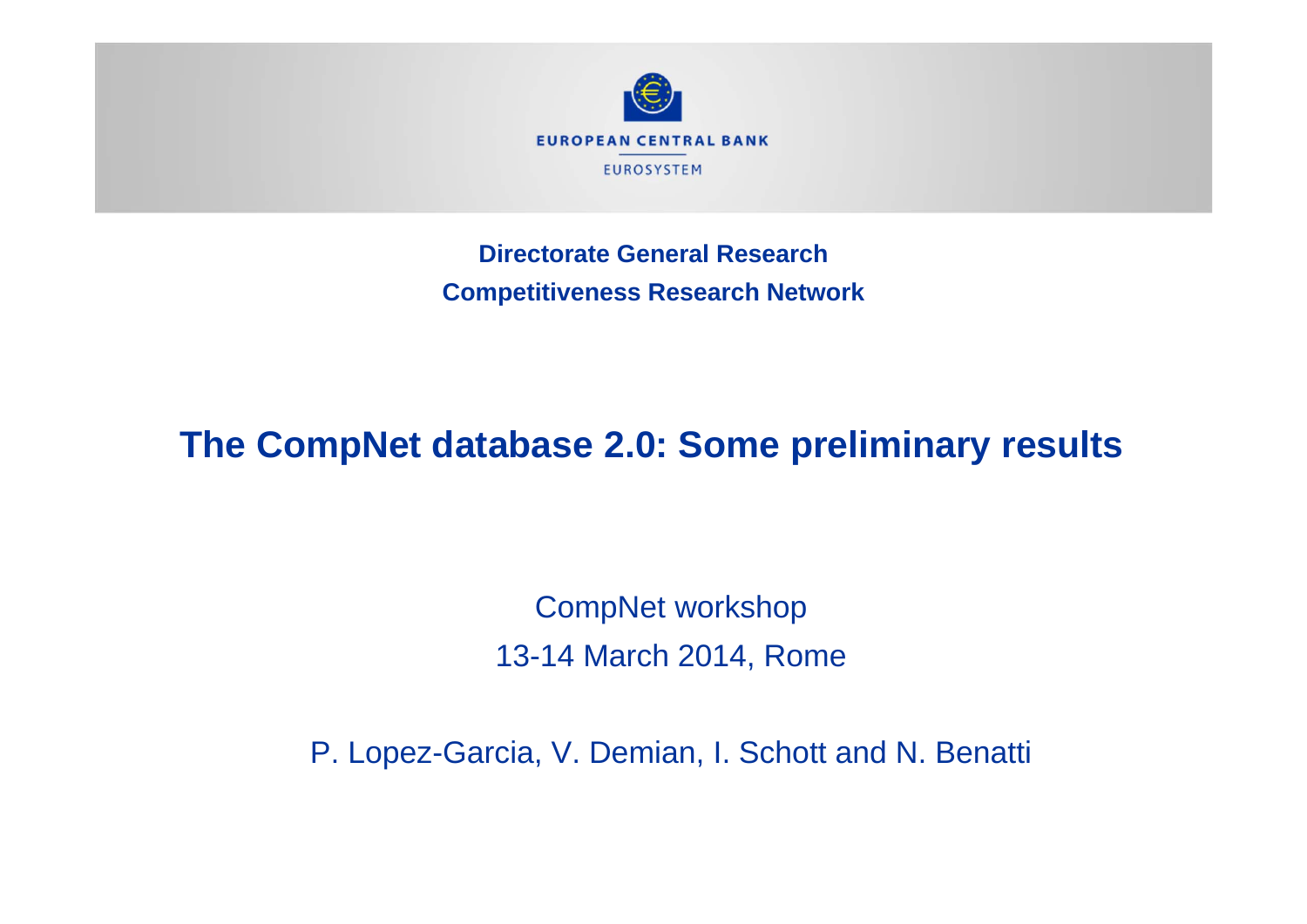#### **Aims of the presentation**

- Show the enormous potential of the new data
	- We show (very) few graphs, although covering all modules…not even 10% of what can be done!
- Discuss some of the problems encountered, and possible solutions
- Serve as an (inspiring, hopefully) introduction to the discussions within each research module to take place right afterwards
	- –The coordinators of each of the research modules are:

Trade: Antoine Berthou and Emmanuel Dhyne Finance: Annalisa FerrandoLabour: Benedicta Marzinotto and Roberta Serafini Mark-ups: Jose Manuel Montero, Catherine Fuss and Joao Amador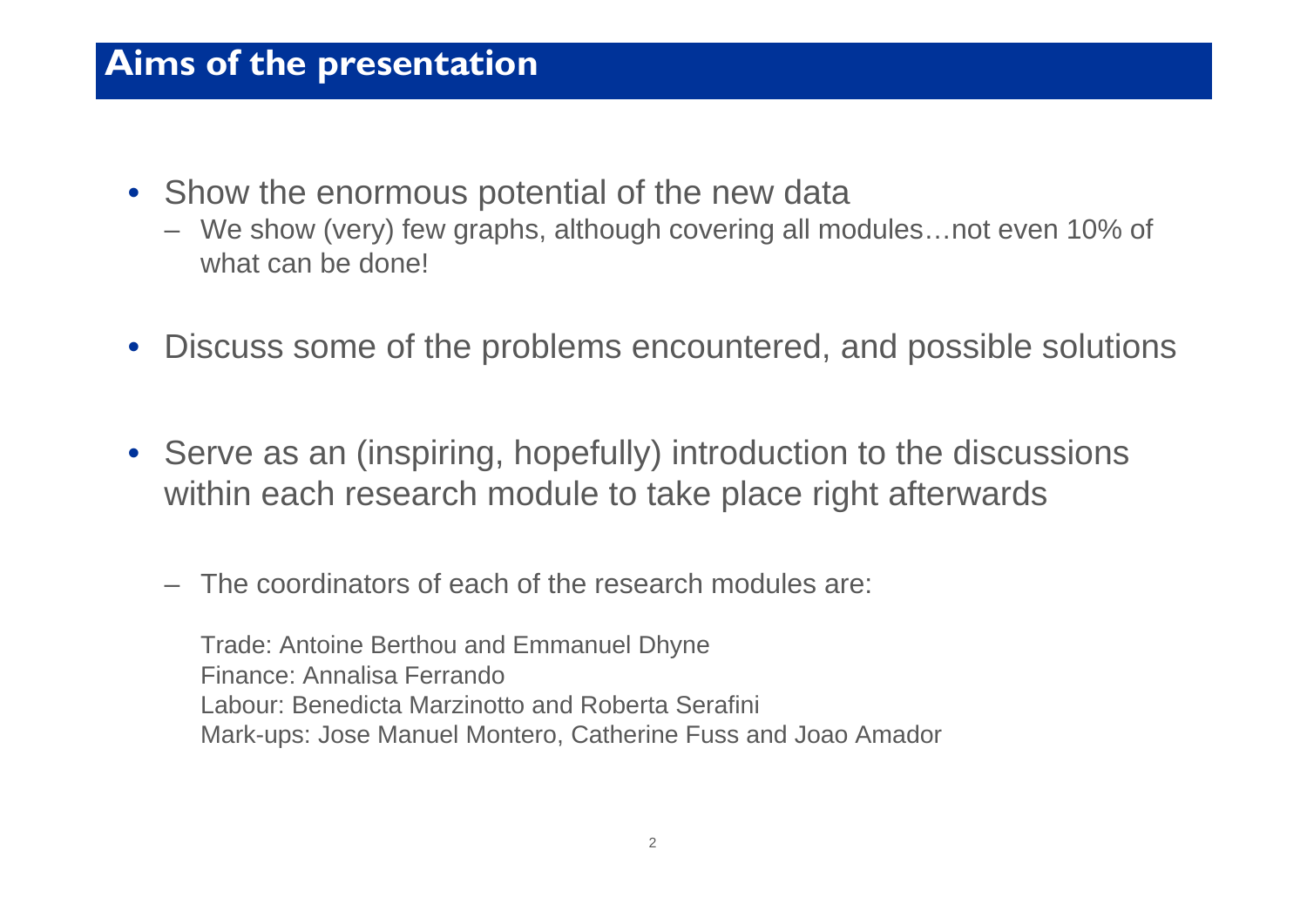Special thanks to Nico, Vlad, Immo and the excellent trainees from Bocconi for their amazing work

Thanks to Annalisa, Antoine, Emmanuel, Jose Manuel, Joao, Kamil, Carlo, Eric…and all co-authors of the codes

Thanks to Jaanika and Peter for running the pilot and cosuffering with us

Thanks to Filippo and Julia for their support

Thanks to all for your patience and understanding!!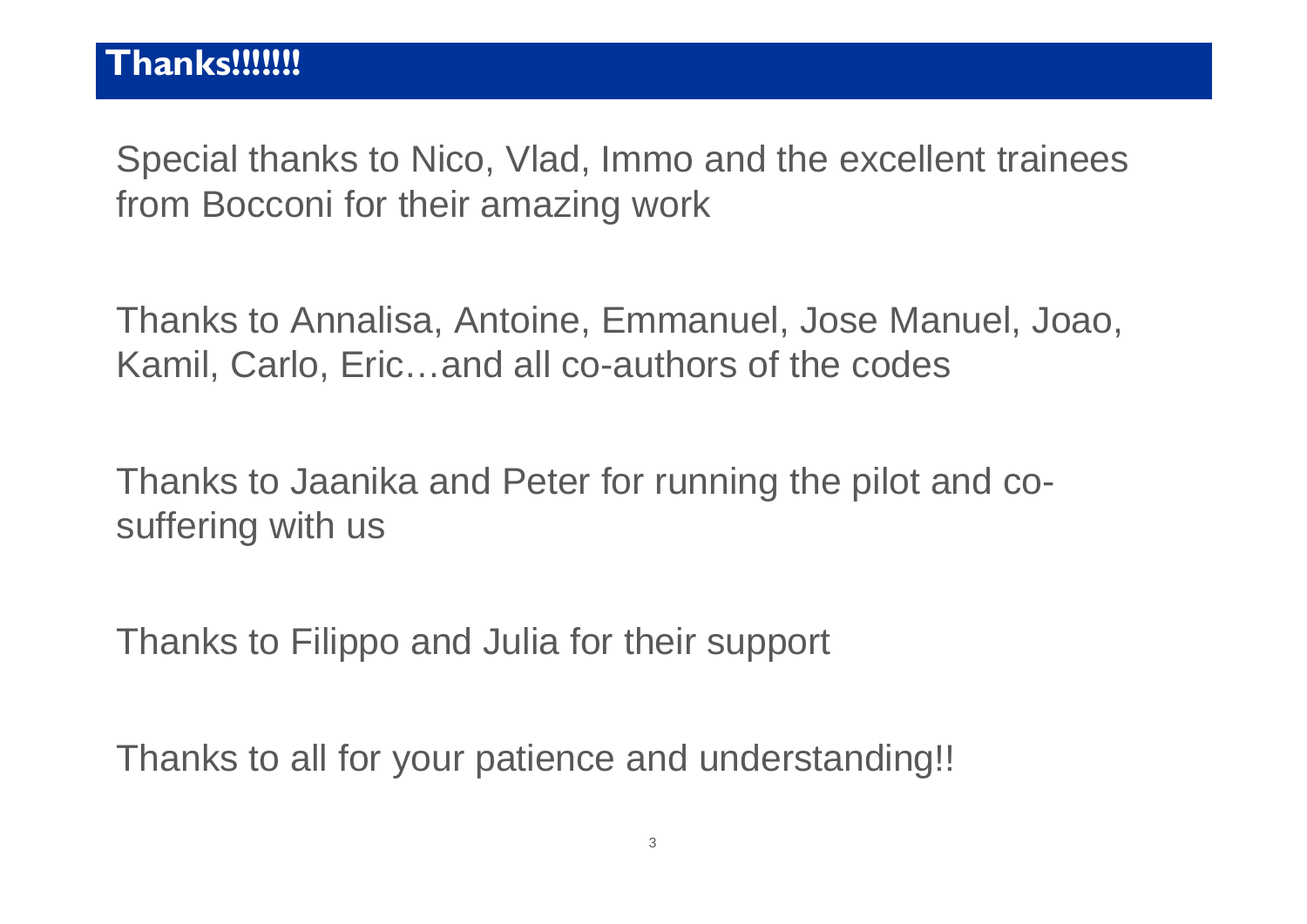#### 1. The country samples

- 2. Productivity distributions
- 3. Exporting and non-exporting firms
- 4. Credit constrained firms
- 5. Employment transition matrices
- 6. Determinants of the capacity of firms to adjust their size
- 7. Discussion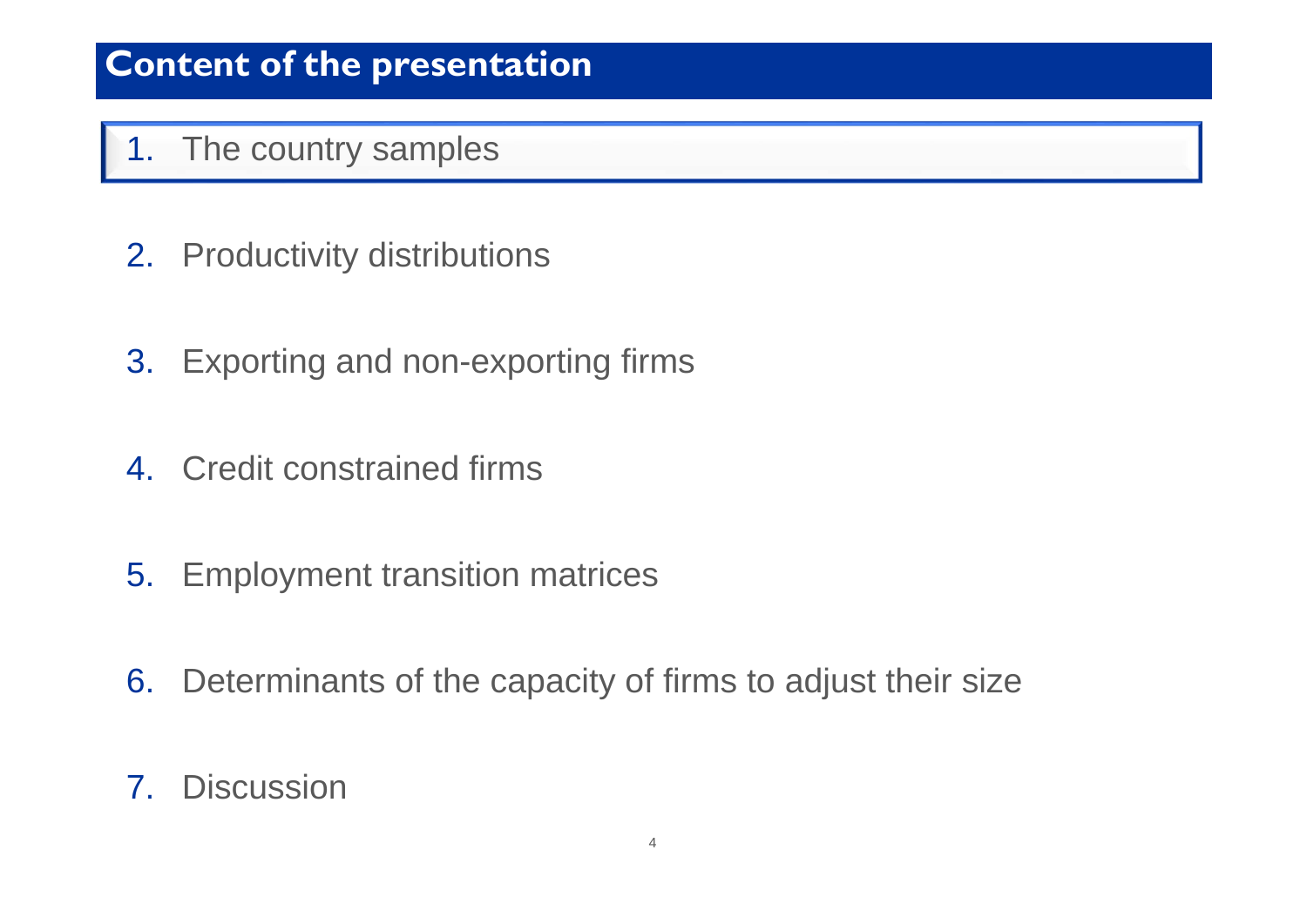## **Country samples – Full sample**

#### Sample description

| Average<br>number<br>country<br>of firms |                  |                               | Coverage vis-avis Eurostat |          |                         | Percentage | Exporting status  |                         | Sector Coverage   |          |          |
|------------------------------------------|------------------|-------------------------------|----------------------------|----------|-------------------------|------------|-------------------|-------------------------|-------------------|----------|----------|
|                                          | Year<br>coverage | Average<br>number of<br>firms | Labor                      | Turnover | of high<br>growth firms | Exporters  | Non-<br>exporters | Mining and<br>quarrying | Manufact<br>uring | Services |          |
| Belgium                                  | 118367           | 1996-2011                     | 29%                        | 72%      | 86%                     | 0.9%       | 29%               | 71%                     | 1 of 5            | 23 of 24 | 36 of 38 |
| Estonia                                  | 24027            | 1995-2012                     | 68%                        | 77%      | 89%                     | 1.6%       |                   |                         | $2$ of 5          | 20 of 24 | 32 of 38 |
| Finland                                  | 117558           | 2000-2011                     | 28%                        | 62%      | 57%                     |            |                   |                         | 1 of 5            | 21 of 24 | 28 of 38 |
| Germany                                  | 56560            | 1997-2011                     | 2%                         | 53%      | 71%                     |            |                   |                         | $2$ of 5          | 21 of 24 | 35 of 38 |
| Portugal                                 | 236380           | 2006-2011                     | 29%                        | 75%      | 87%                     |            |                   |                         | 1 of 5            | 22 of 24 | 36 of 38 |
| Slovakia                                 | 5242             | 2000-2011                     | 5%                         | 66%      | 47%                     | 4.7%       | 76%               | 24%                     | $2$ of 5          | 20 of 24 | 32 of 38 |
| Slovenia                                 | 27637            | 1995-2012                     | 28%                        | 79%      | 74%                     | 1.1%       | 49%               | 51%                     | $1$ of 5          | 22 of 24 | 33 of 38 |

#### Descriptive statistics

| country  | Firm size |                 | Turnover in thousands |     |      | Labor costs in thousands |     |      | Real capital per labor (in thousands) |     |     |      |
|----------|-----------|-----------------|-----------------------|-----|------|--------------------------|-----|------|---------------------------------------|-----|-----|------|
|          | p10       | p <sub>50</sub> | p90                   | p10 | p50  | p90                      | p10 | p50  | p90                                   | p10 | p50 | p90  |
| Belgium  |           |                 | 20                    | 107 | 540  | 5201                     | 11  | 78   | 779                                   |     | 27  | 223  |
| Estonia  |           | 4               | 25                    | 11  | 103  | 1185                     |     | 14   | 143                                   |     |     | 11   |
| Finland  |           |                 | Ω                     | 17  | 84   | 880                      |     | 14   | 287                                   |     | 10  | 82   |
| Germany  | 4         | 34              | 253                   | 728 | 7318 | 63103                    | 155 | 1340 | 11070                                 | 53  | 399 | 3745 |
| Portugal |           |                 | 16                    | 23  | 141  | 1359                     | h   | 32   | 232                                   |     |     | 40   |
| Slovakia | 17        | 50              | 247                   | 221 | 1632 | 11822                    | 88  | 375  | 2086                                  |     | 10  | 51   |
| Slovenia |           |                 | 20                    | 23  | 170  | 2047                     | 8   | 31   | 322                                   |     |     | 36   |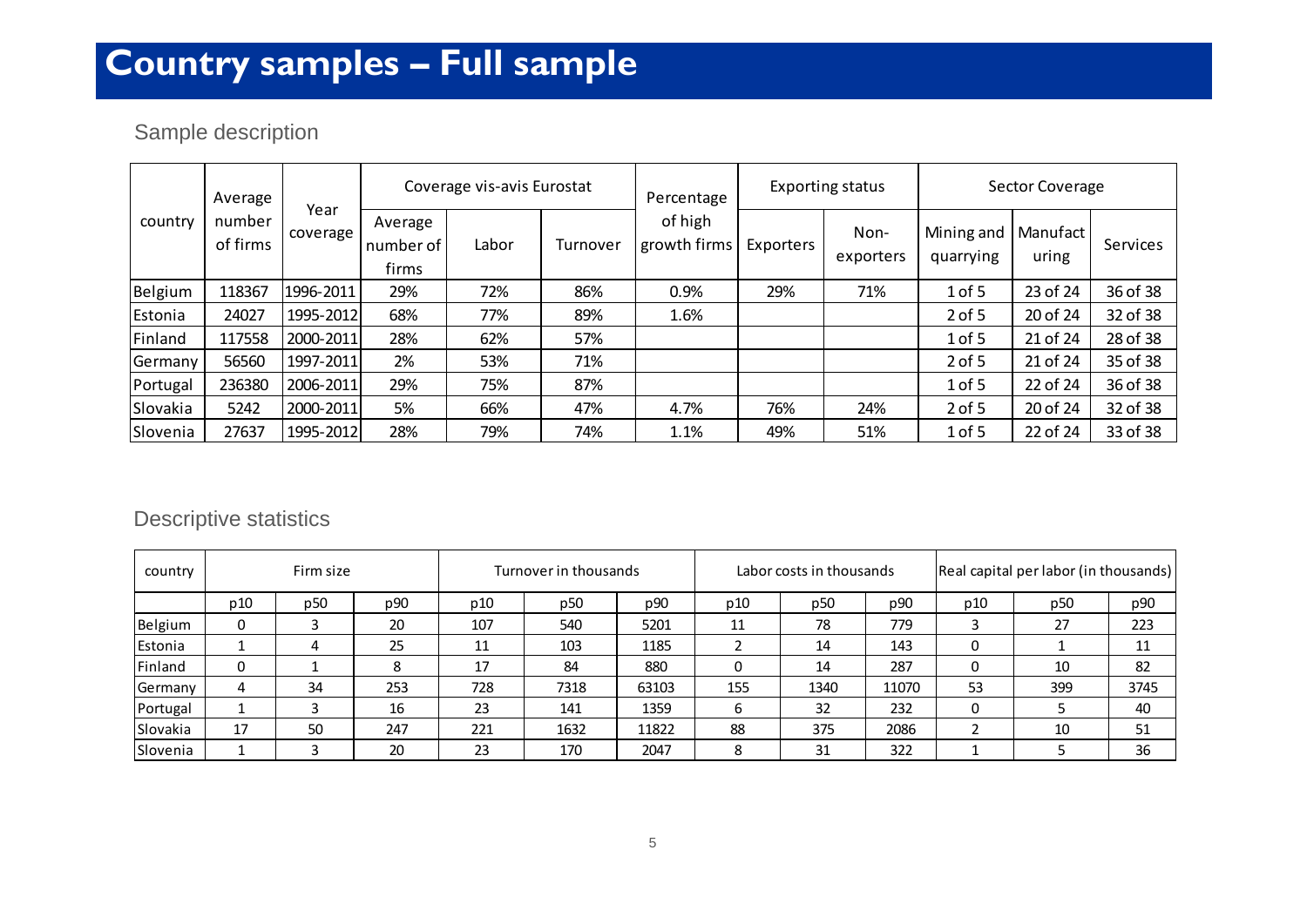## **Country samples – Restricted sample (20+ firms)**

#### Sample description

| number<br>country | Average              | Year<br>coverage | Coverage vis-avis Eurostat |       |          | Percentage              | Exporting status |                   | Sector Coverage         |                   |          | Overlapping            |
|-------------------|----------------------|------------------|----------------------------|-------|----------|-------------------------|------------------|-------------------|-------------------------|-------------------|----------|------------------------|
|                   | of firms<br>per year |                  | Firms                      | Labor | Turnover | of high<br>growth firms | Exporters        | Non-<br>exporters | Mining and<br>quarrying | Manufact<br>uring | Services | years with<br>Eurostat |
| Belgium           | 12324                | 2001-2011        | 40%                        |       |          | 4%                      | 68%              | 32%               | $1$ of 5                | 21 of 24          | 29 of 38 | 2001-2011              |
| Estonia           | 2964                 | 2001-2011        | 43%                        | 68%   | 71%      | 6%                      |                  |                   | $1$ of 5                | 16 of 24          | 17 of 38 | 2001-2011              |
| Germany           | 36581                | 2001-2011        | 12%                        | 61%   | 68%      |                         |                  |                   | 5 of 5                  | 24 of 24          | 35 of 38 | 2001-2011              |
| Poland            | 30337                | 2005-2011        | 69%                        |       |          | 5%                      | 65%              | 35%               | $2$ of 5                | 23 of 24          | 27 of 38 | 2005-2011              |
| Slovakia          | 4801                 | 2001-2011        | 36%                        | 91%   | 76%      | 5%                      | 79%              | 21%               | $2$ of 5                | 20 of 24          | 20 of 38 | 2001-2009              |
| Slovenia          | 2500                 | 2001-2011        | 35%                        |       |          | 5%                      | 85%              | 15%               | $0$ of 5                | 18 of 24          | 18 of 38 | 2001-2011              |

#### Descriptive Statistics

| country  | Firm size |     |     | Turnover in thousands |      |       | Labor costs in thousands |                 |      | Real capital per labor (in thousands) |     |     |
|----------|-----------|-----|-----|-----------------------|------|-------|--------------------------|-----------------|------|---------------------------------------|-----|-----|
|          | p10       | p50 | p90 | p10                   | p50  | p90   | p10                      | p <sub>50</sub> | p90  | p10                                   | p50 | p90 |
| Belgium  | 22        | 37  | 154 | 2045                  | 7445 | 50287 | 744                      | 1575            | 7948 |                                       | 19  | 90  |
| Estonia  | 21        | 38  | 142 | 403                   | 1789 | 12396 | 117                      | 341             | 1420 |                                       |     | 15  |
| Germany  | 23        | 41  | 191 | 1695                  | 7706 | 50221 | 585                      | 1620            | 8110 | 68                                    | 318 | 581 |
| Poland   | 23        | 46  | 207 | 730                   | 2797 | 18709 | 562                      | 1710            | 9315 |                                       | 12  | 71  |
| Slovenia | 25        | 51  | 244 | 439                   | 1935 | 13391 | 156                      | 440             | 2323 |                                       | 10  | 45  |
| Slovakia | 24        | 44  | 205 | 992                   | 4072 | 24860 | 373                      | 852             | 3870 |                                       | 11  | 45  |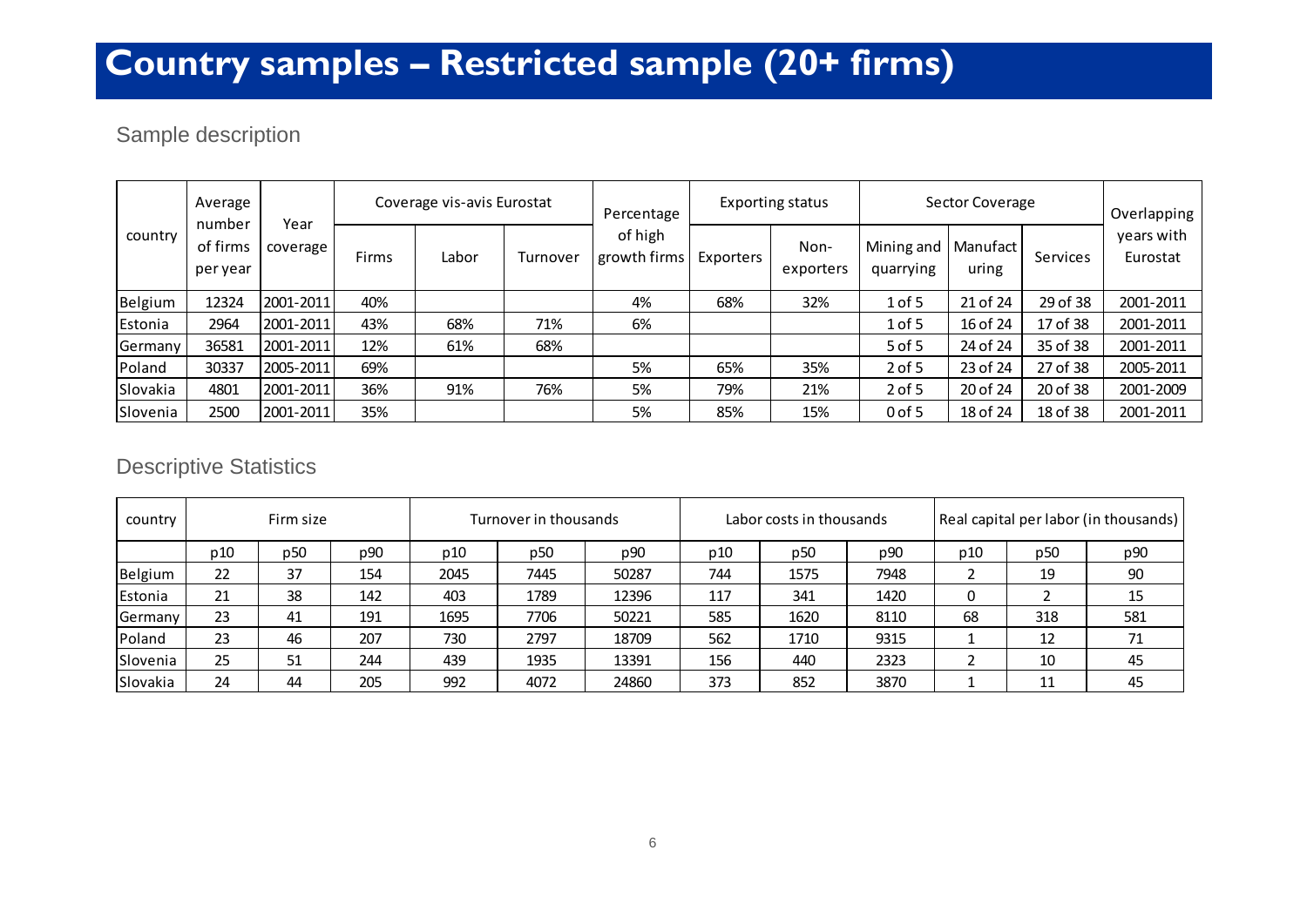- 1. The country samples
- 2. Productivity distributions
- 3. Exporting and non-exporting firms
- 4. Credit constrained firms
- 5. Employment transition matrices
- 6. Determinants of the capacity of firms to adjust their size
- 7. Discussion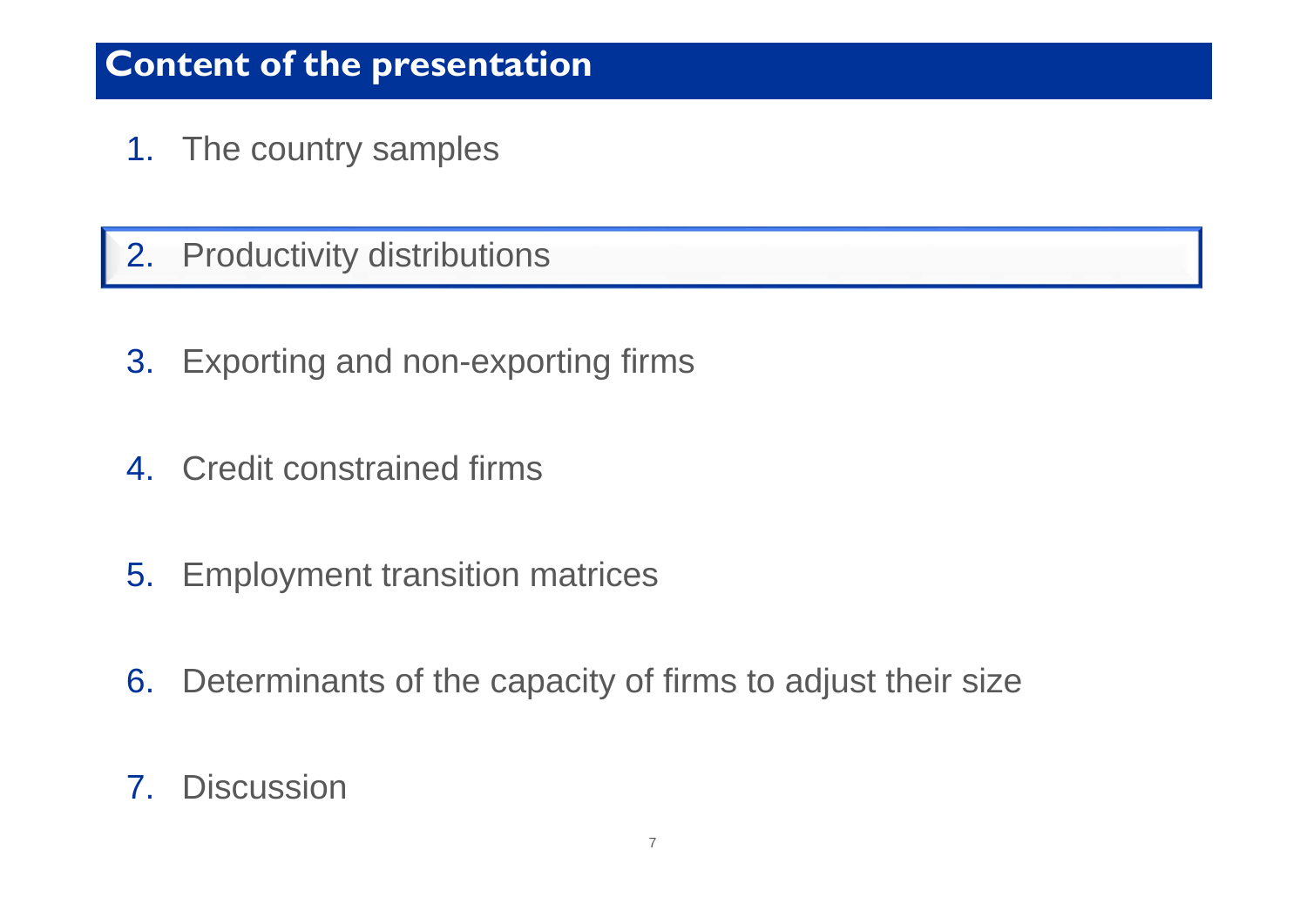#### **Productivity boxplots: Comparing previous and current dat a**

- $\bullet$  Productivity distributions in v1 and v2 of the database
	- –Restricted sample
	- –In v2 we apply population weights and PPPs
	- –The productivity distribution in v2 is nation-wide (not sector average)
	- –Note that box-plot in v2 drawn for p30-p70 (instead of p25-p75)
	- Different outlier treatment in v2



#### Database v<sub>2</sub>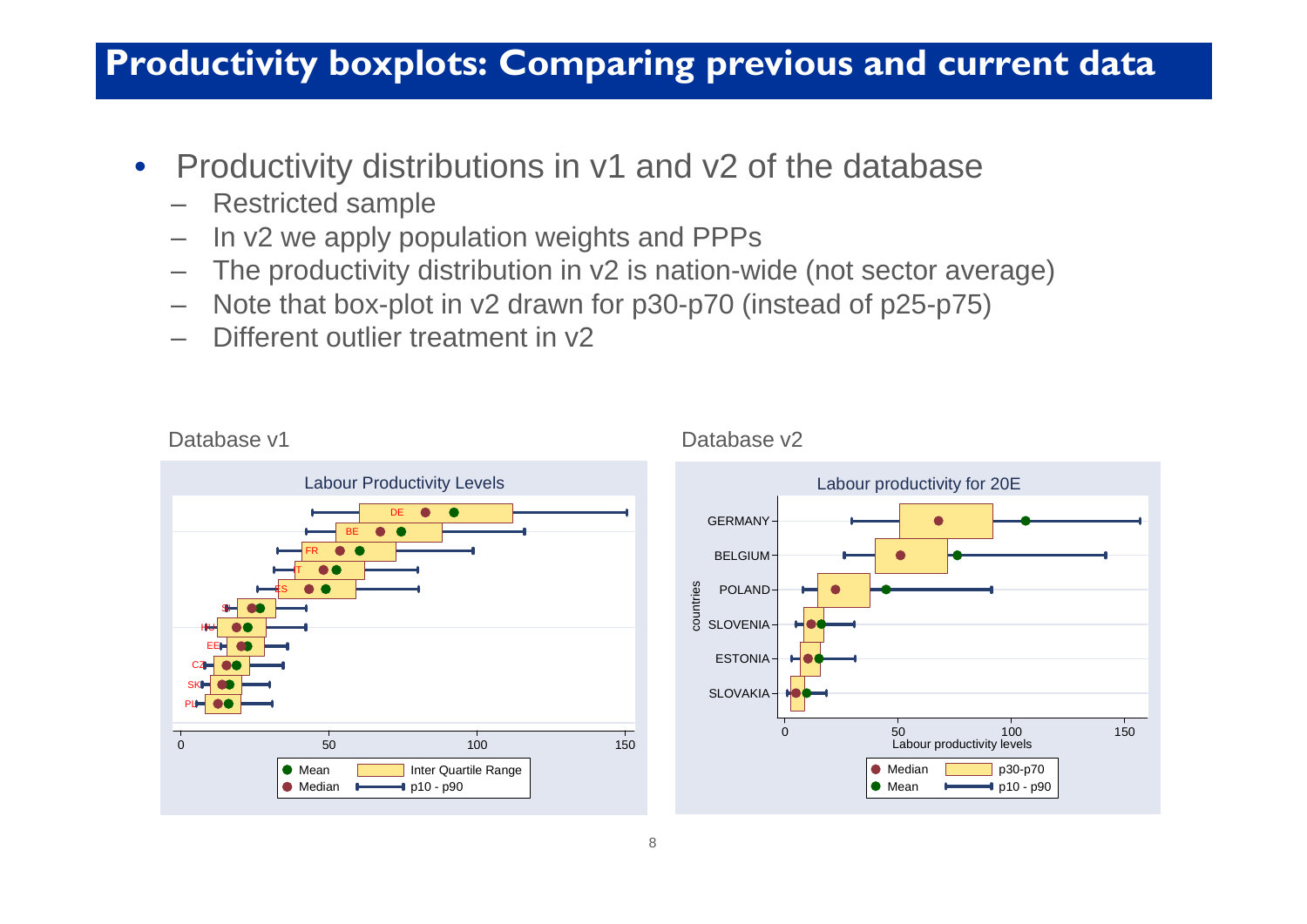## **Productivity boxplots: Full sample of firms (I)**

- • In v2 we apply PPPs to the full sample, but NOT population weights
- $\bullet$ Finland and Portugal are now included!

Database v1

 $\bullet$  Something strange with average productivity of smallest size classes in Germany…to be continued



Database v2

Labour productivity levels

Mean  $\longleftarrow$  p10 - p90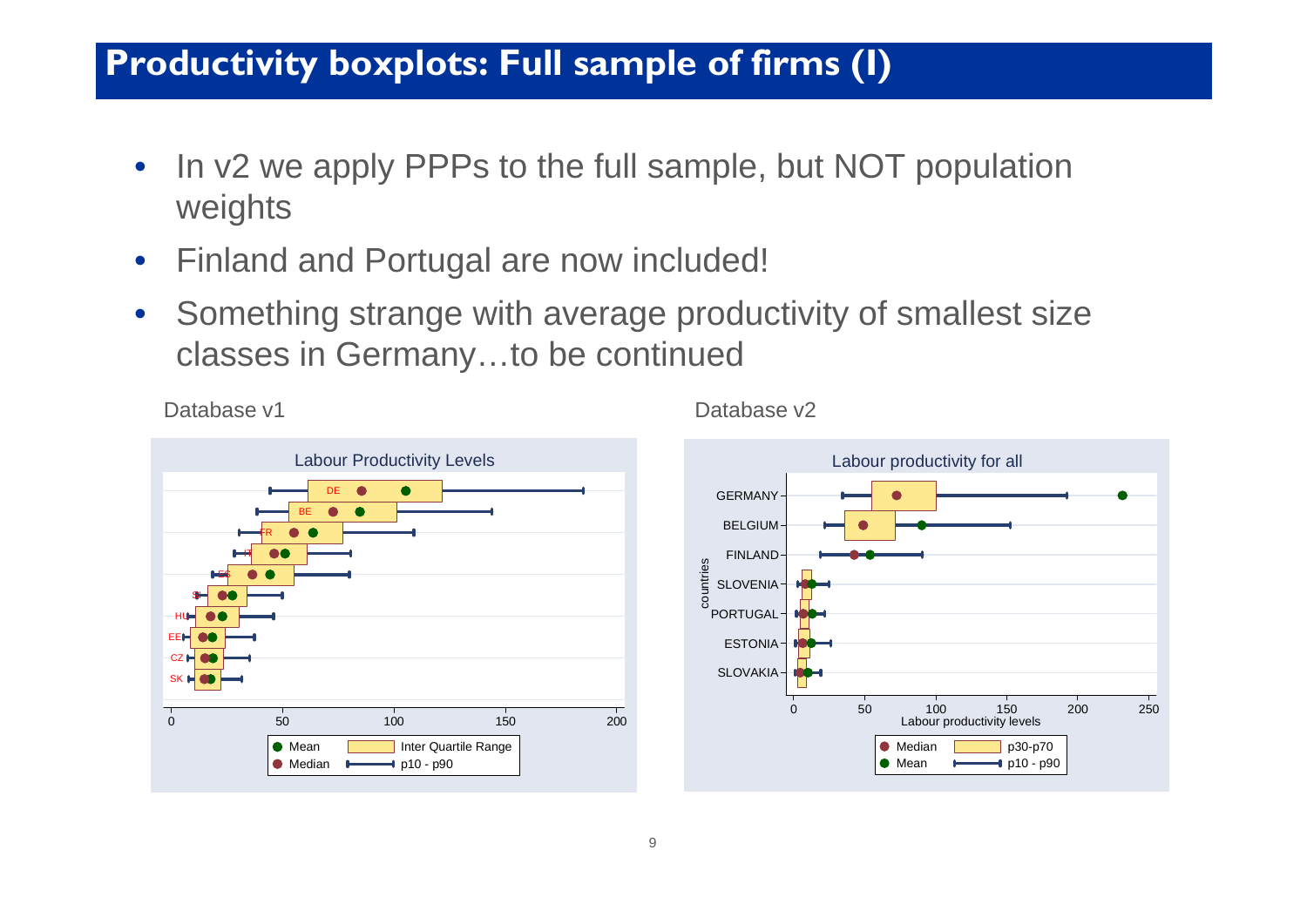## **Productivity boxplots: Full sample of firms (II)**

• Mean labour productivity per size class

| country/Size class | $1 - 9$ | 10-19   | 20-49  | 50-250 | >250   |
|--------------------|---------|---------|--------|--------|--------|
| <b>BELGIUM</b>     | 94.917  | 69.586  | 72.781 | 80.338 | 91.842 |
| <b>ESTONIA</b>     | 12.319  | 12.730  | 13.384 | 15.377 | 15.579 |
| <b>FINLAND</b>     | 53.939  | 51.333  | 53.929 | 61.057 | 71.759 |
| <b>GERMANY</b>     | 785.396 | 154.466 | 99.250 | 99.932 | 99.705 |
| <b>PORTUGAL</b>    | 12.795  | 13.134  | 16.135 | 20.903 | 29.932 |
| <b>SLOVAKIA</b>    | 50.585  | 11.684  | 8.158  | 8.634  | 11.513 |
| <b>SLOVENIA</b>    | 12.668  | 14.365  | 13.696 | 13.277 | 16.206 |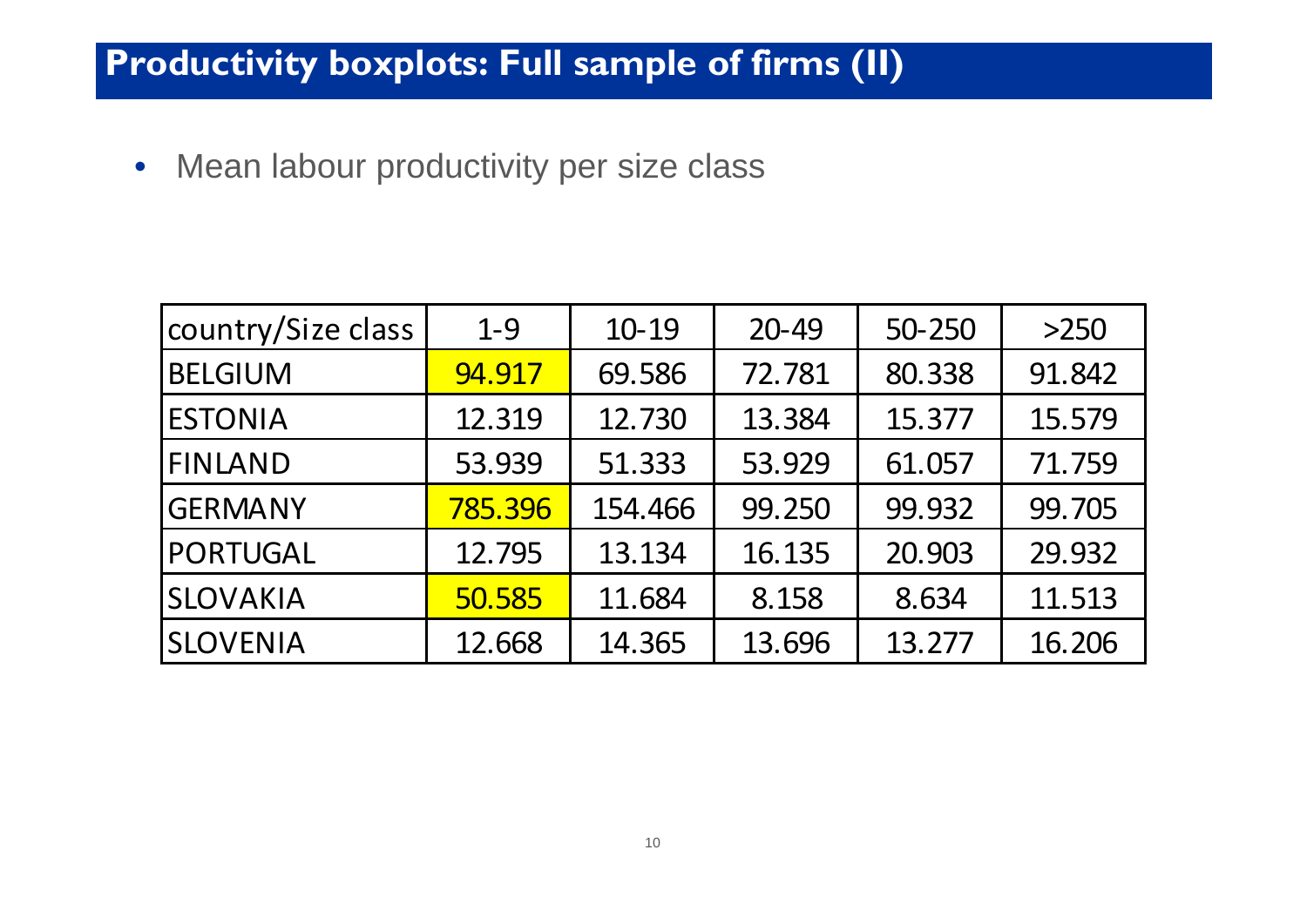## **Productivity boxplots - Sector differences, restricted sample**

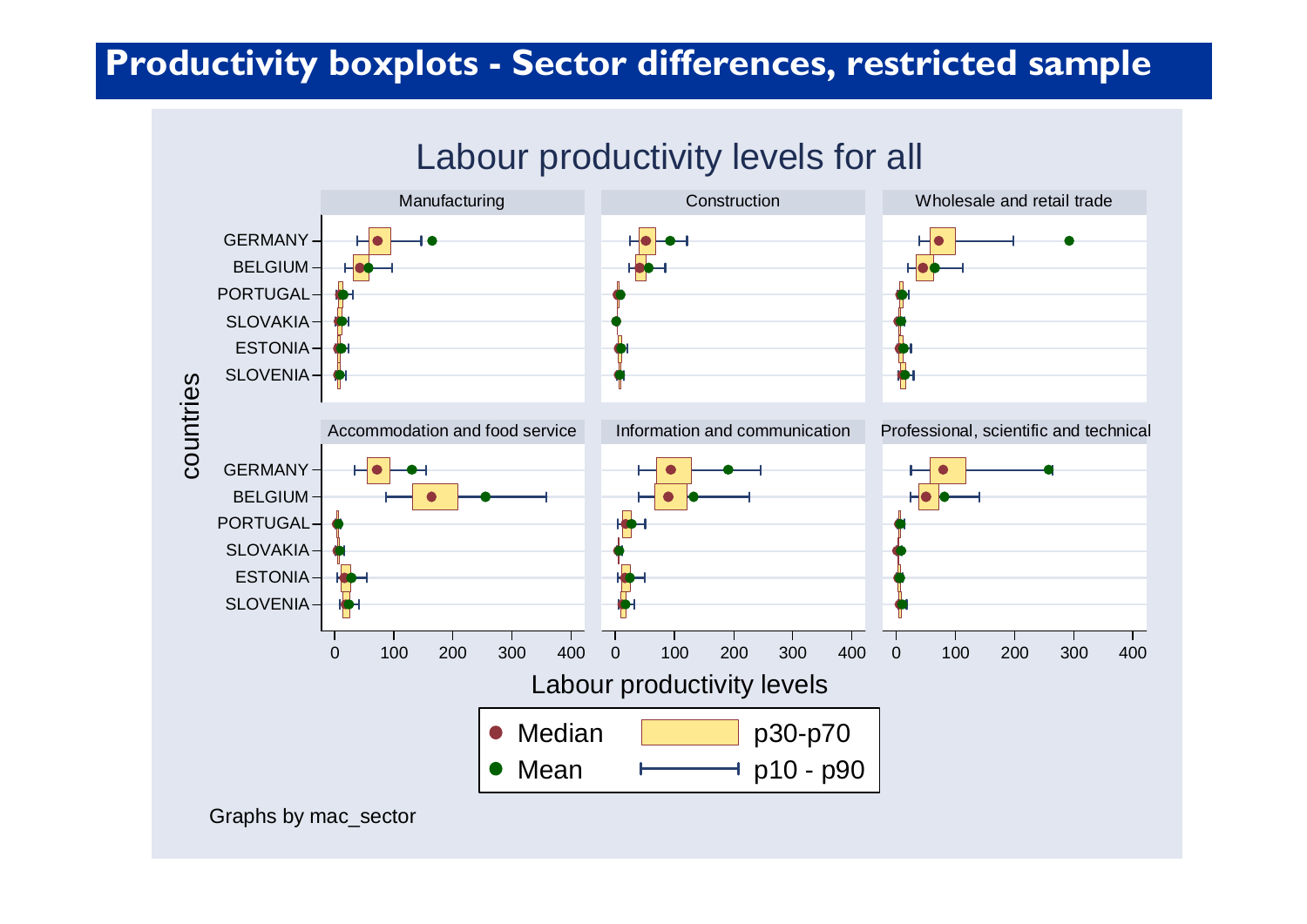- 1. The country samples
- 2. Productivity distributions
- 3. Exporting and non-exporting firms
- 4. Credit constrained firms
- 5. Employment transition matrices
- 6. Determinants of the capacity of firms to adjust their size
- 7. Discussion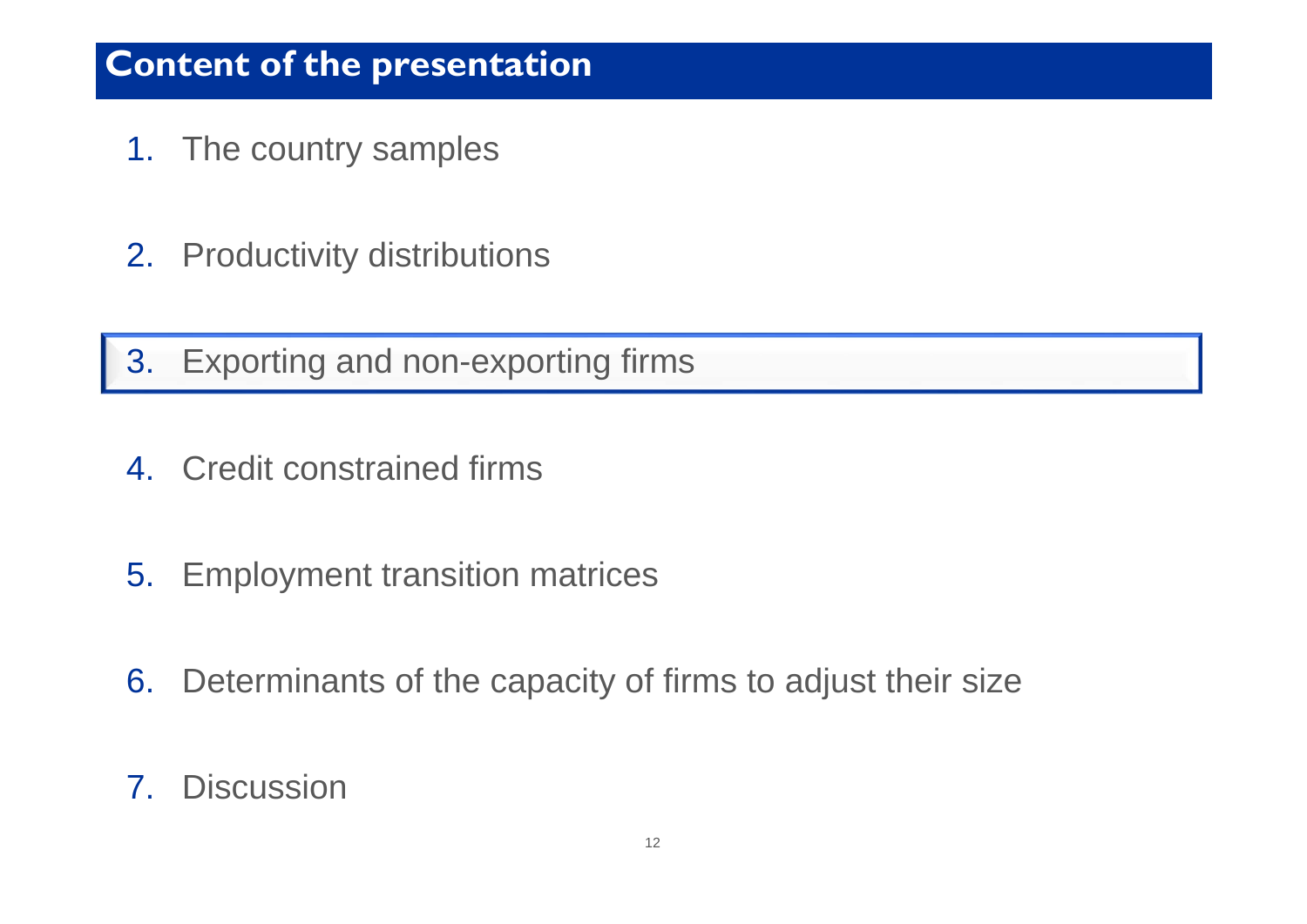## **Exporting and non-exporting firms**

- TFP distribution for exporting and non-exporting firms – Only data so far for BE-PL-SK-SL
- •The good news is that levels look now much better
- $\bullet$ But..

Restricted sample

- Long right tail of distribution of Polish firms
- Slovakia Unit problem?





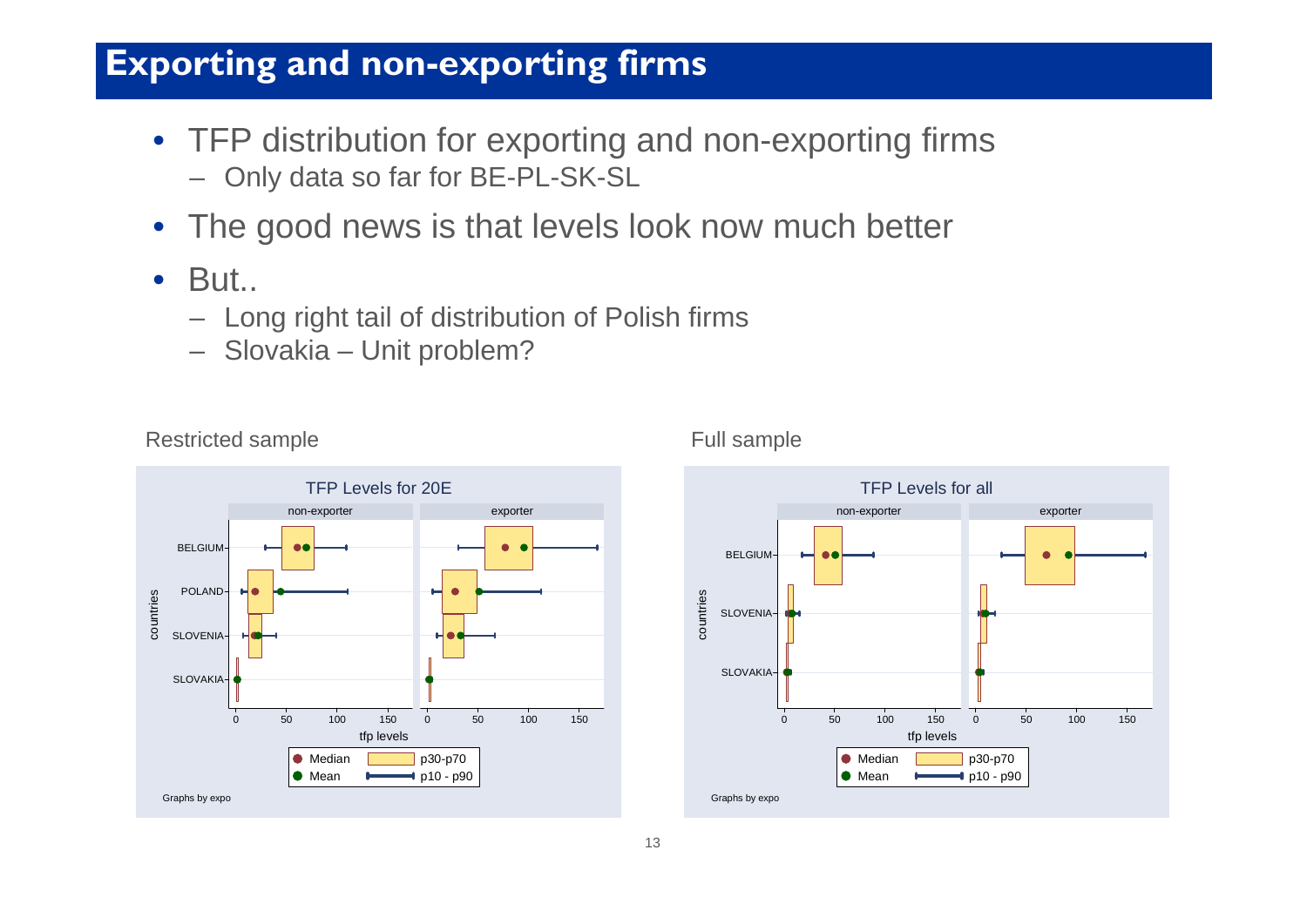- 1. The country samples
- 2. Productivity distributions
- 3. Exporting and non-exporting firms

#### 4. Credit constrained firms

- 5. Employment transition matrices
- 6. Determinants of the capacity of firms to adjust their size
- 7. Discussion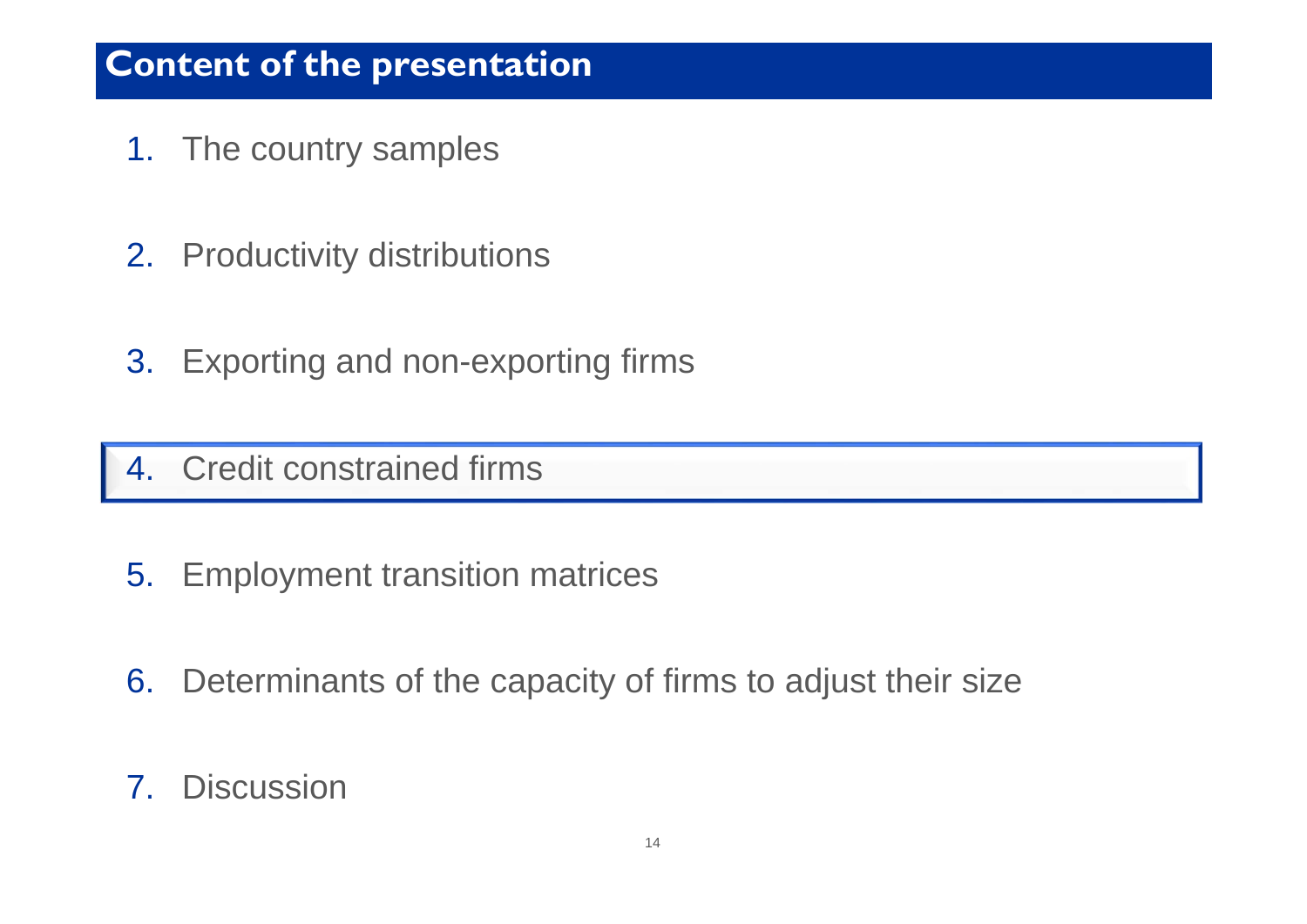#### **Credit constrained firms –Belgian full sample**

- Share of constrained small and large firms, FR definition
- • Poland, Estonia, Slovenia and Slovakia had not absolutely constrained firms – could the indicator be too demanding?
- Very few absolutely constrained firms, above all among large firms
- •Consistent with results using Amadeus

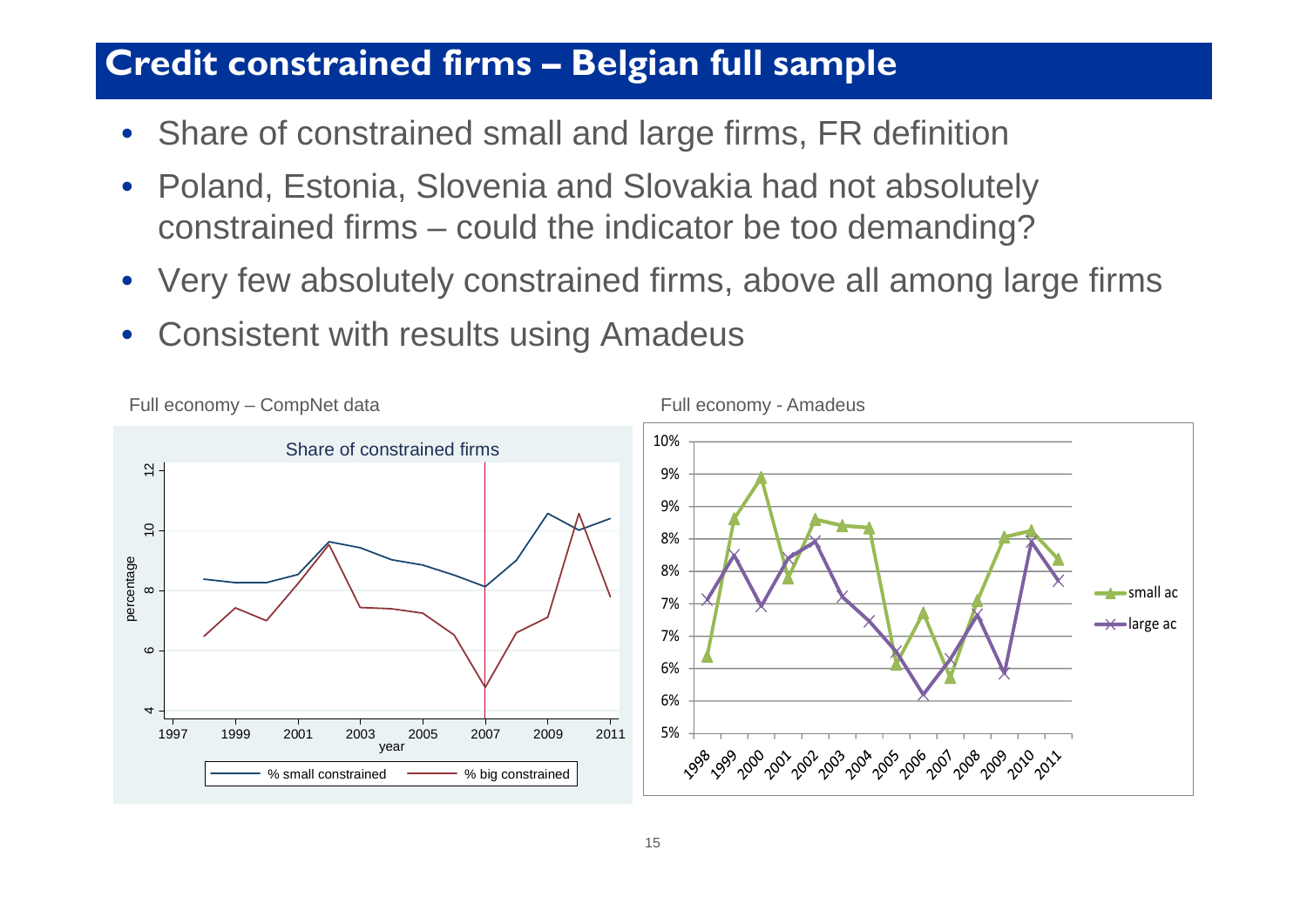#### **Share of small and large CC firms, sector details – FR index**

#### Manufacturing







e de la construction de la construction de la construction de la construction de la construction de la construction de la construction de la construction de la construction de la construction de la construction de la const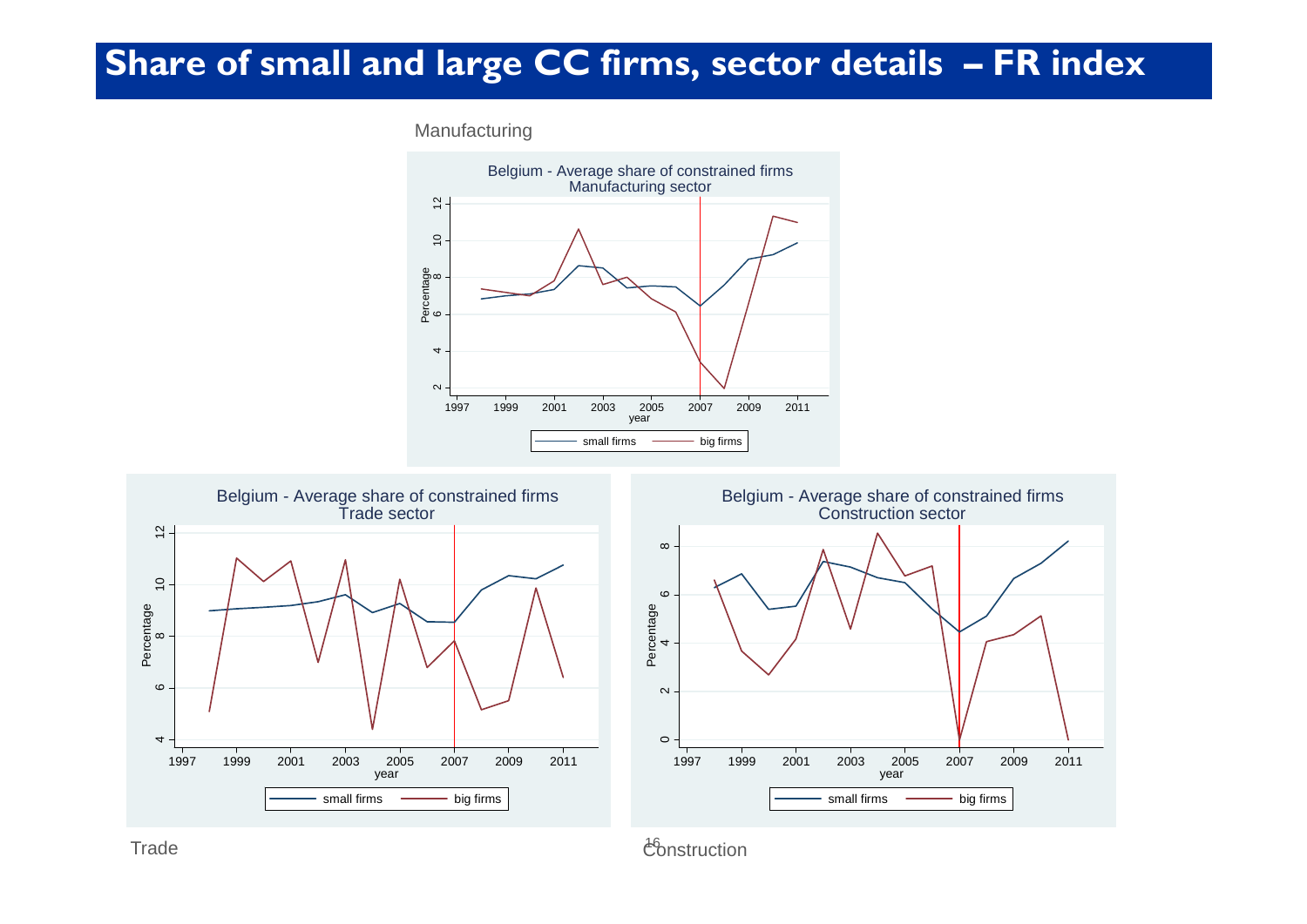## **Productivity distribution of unconstrained and CC firms**

- •Data from Belgium, full sample, average of period
- $\bullet$ Note that most firms are relatively constrained (about 80%)
- • As expected absolutely constrained firms feature a productivity distribution to the left of that of unconstrained firms
	- –Although very productive firms in the extreme of the distribution of relative c.

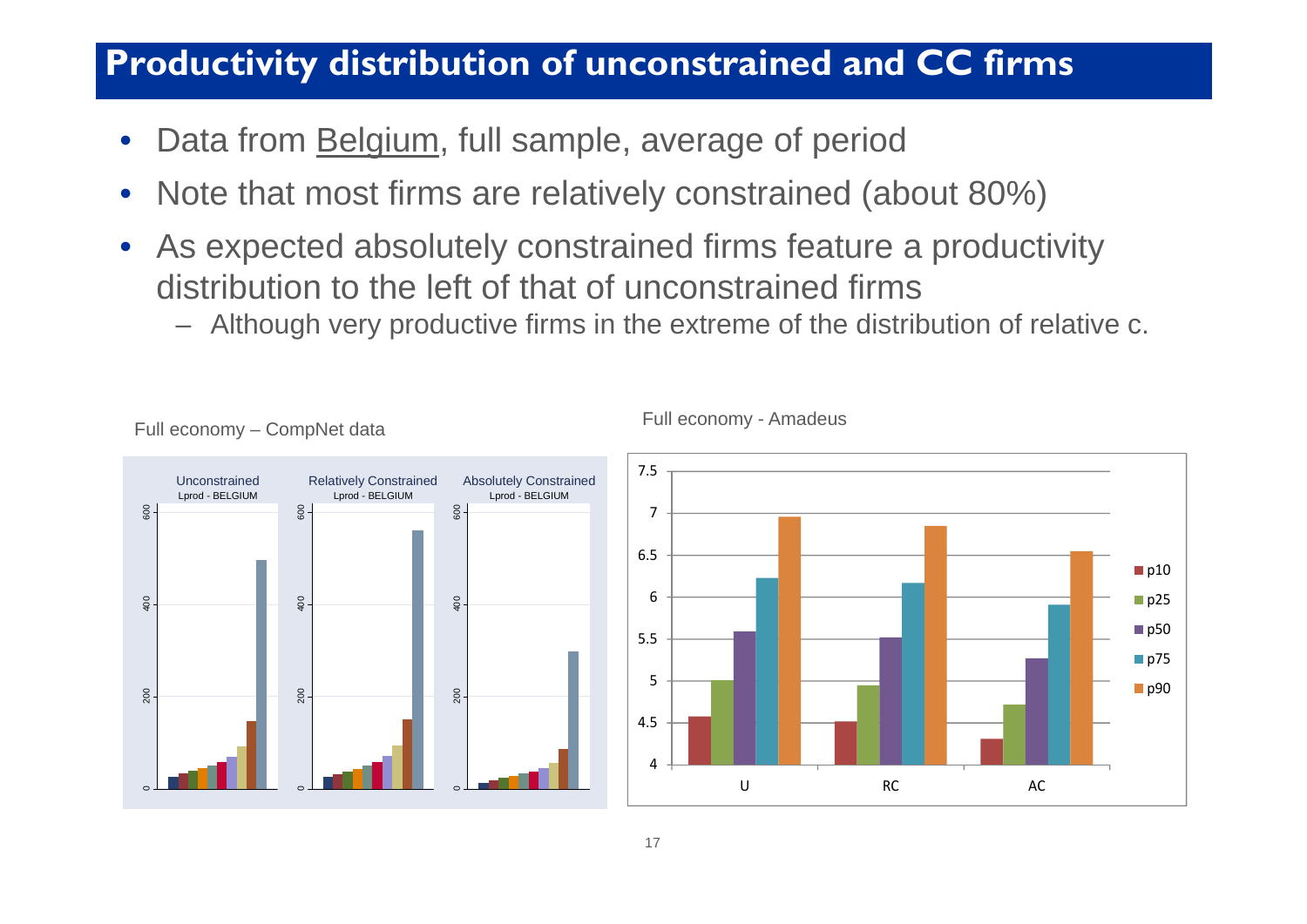- 1. The country samples
- 2. Productivity distributions
- 3. Exporting and non-exporting firms
- 4. Credit constrained firms

5. Employment transition matrices

- 6. Determinants of the capacity of firms to adjust their size
- 7. Discussion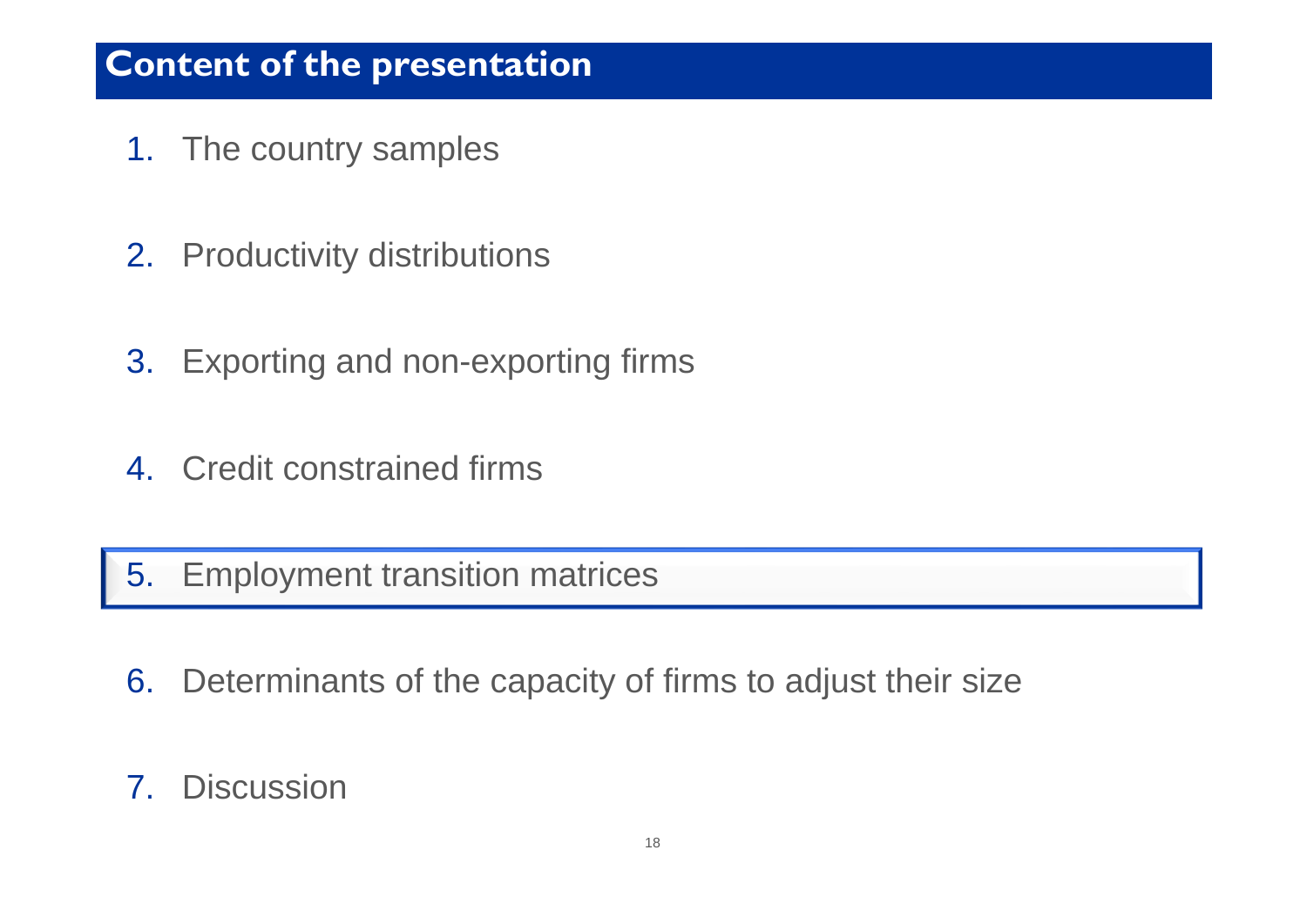#### **Employment transition matrixes –to be completed**

- Employment transition matrixes (5 year rolling windows) referring to firms in the sample both in *t* and *t+5*
	- Very large persistence: about 80% of firms do not change of size class in 5 years
	- This persistence is higher in a mature country like Belgium
	- Medium firms have a larger probability of downsizing than of expanding

| size class   | $20 - 49$ | 50-249 | 250 or more | size class  | $20 - 49$ | 50-249 | 250 or more |
|--------------|-----------|--------|-------------|-------------|-----------|--------|-------------|
| $ 20-49 $    | 87.0%     | 12.8%  | $0.1\%$     | '20-49      | 78.3%     | 21.5%  | $0.2\%$     |
| $ 50 - 249 $ | $12.8\%$  | 83.0%  | 4.3%        | 150-249     | 13.6%     | 82.8%  | 3.6%        |
| 250 or more  | 0.9%      | 11.2%  | 88.0%       | 250 or more | 0.8%      | 18.4%  | 80.8%       |

| size class  | $20 - 49$ | 50-249 | 250 or more | size class  | $20 - 49$ | 50-249 | 250 or more |
|-------------|-----------|--------|-------------|-------------|-----------|--------|-------------|
| 20-49       | 80.5%     | 19.2%  | 0.2%        | $20-49$     | 83.0%     | 16.8%  | $0.2\%$     |
| 50-249      | 12.5%     | 81.8%  | 5.7%        | 50-249      | 21.0%     | 75.5%  | 3.5%        |
| 250 or more | 1.3%      | 17.0%  | 7%<br>81    | 250 or more | 2.9%      | 22.1%  | 76.2%       |

#### **Belgium Slovenia**

| e class:  | $20 - 49$ | 50-249   | [250 or more] | size class  | $20 - 49$ | 50-249 | 1250 or morel |
|-----------|-----------|----------|---------------|-------------|-----------|--------|---------------|
| -49       | 87.0%     | 12.8%    | 0.1%          | $20 - 49$   | 78.3%     | 21.5%  | 0.2%          |
| $-249$    | 12.8%     | 83.0%    | 4.3%          | 50-249      | 13.6%     | 82.8%  | 3.6%          |
| 0 or more | $0.9\%$   | $11.2\%$ | 88.0%         | 250 or more | 0.8%      | 18.4%  | 80.8%         |

#### **Poland Estonia**

| e class:  | 20-49 | 50-249 | [250 or more] | size class  | $ 20 - 49$ | 50-249 | 1250 or more |
|-----------|-------|--------|---------------|-------------|------------|--------|--------------|
| -49       | 80.5% | 19.2%  | 0.2%          | 20-49       | 83.0%      | 16.8%  | 0.2%         |
| $-249$    | 12.5% | 81.8%  | 5.7%          | 50-249      | $21.0\%$   | 75.5%  | 3.5%         |
| 0 or more | 1.3%  | 17.0%  | 7%            | 250 or more | 2.9%       | 22.1%  | 76.2%        |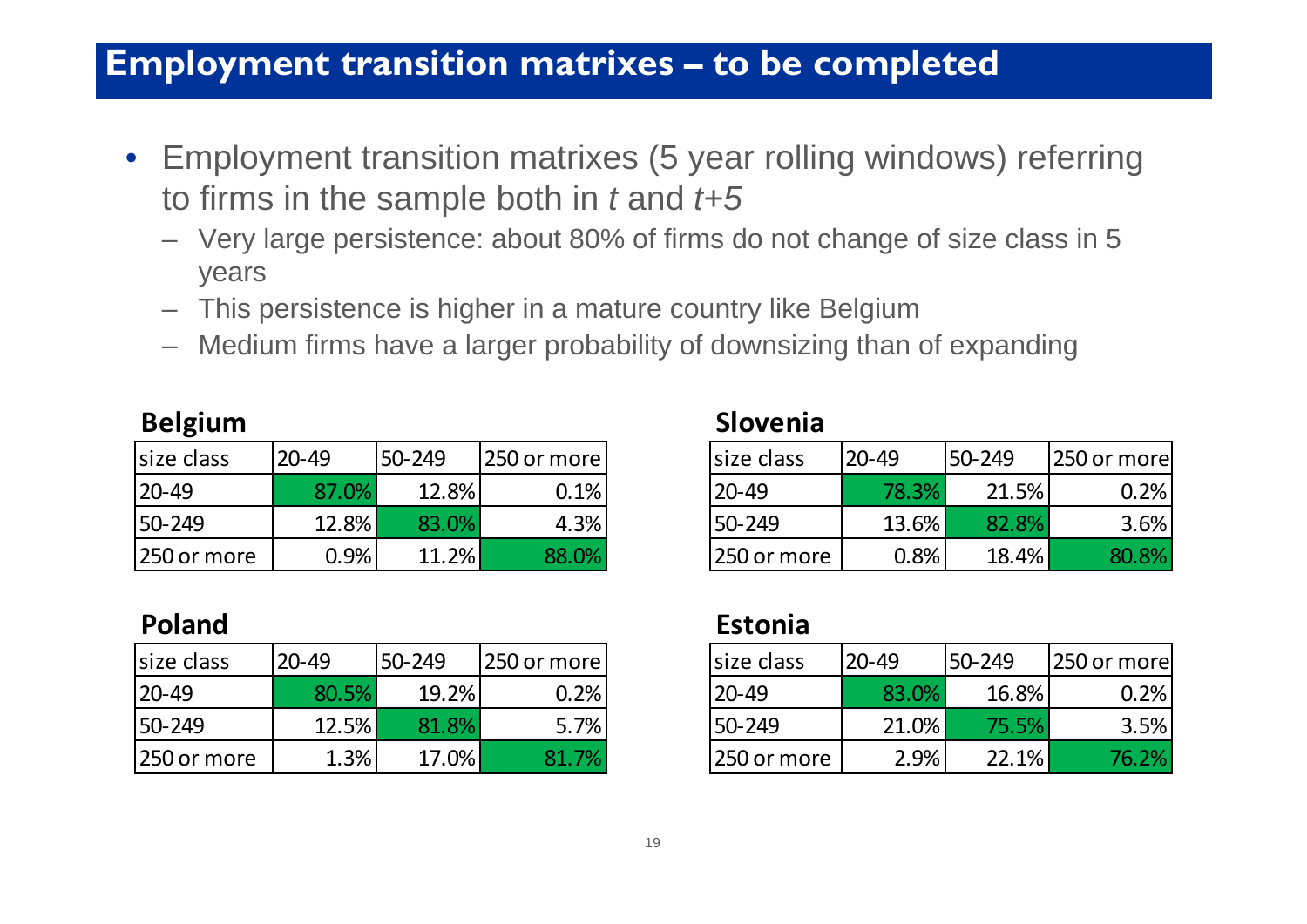- 1. The country samples
- 2. Productivity distributions
- 3. Exporting and non-exporting firms
- 4. Credit constrained firms
- 5. Employment transition matrices

6. Determinants of the capacity of firms to adjust their size

## 7. Discussion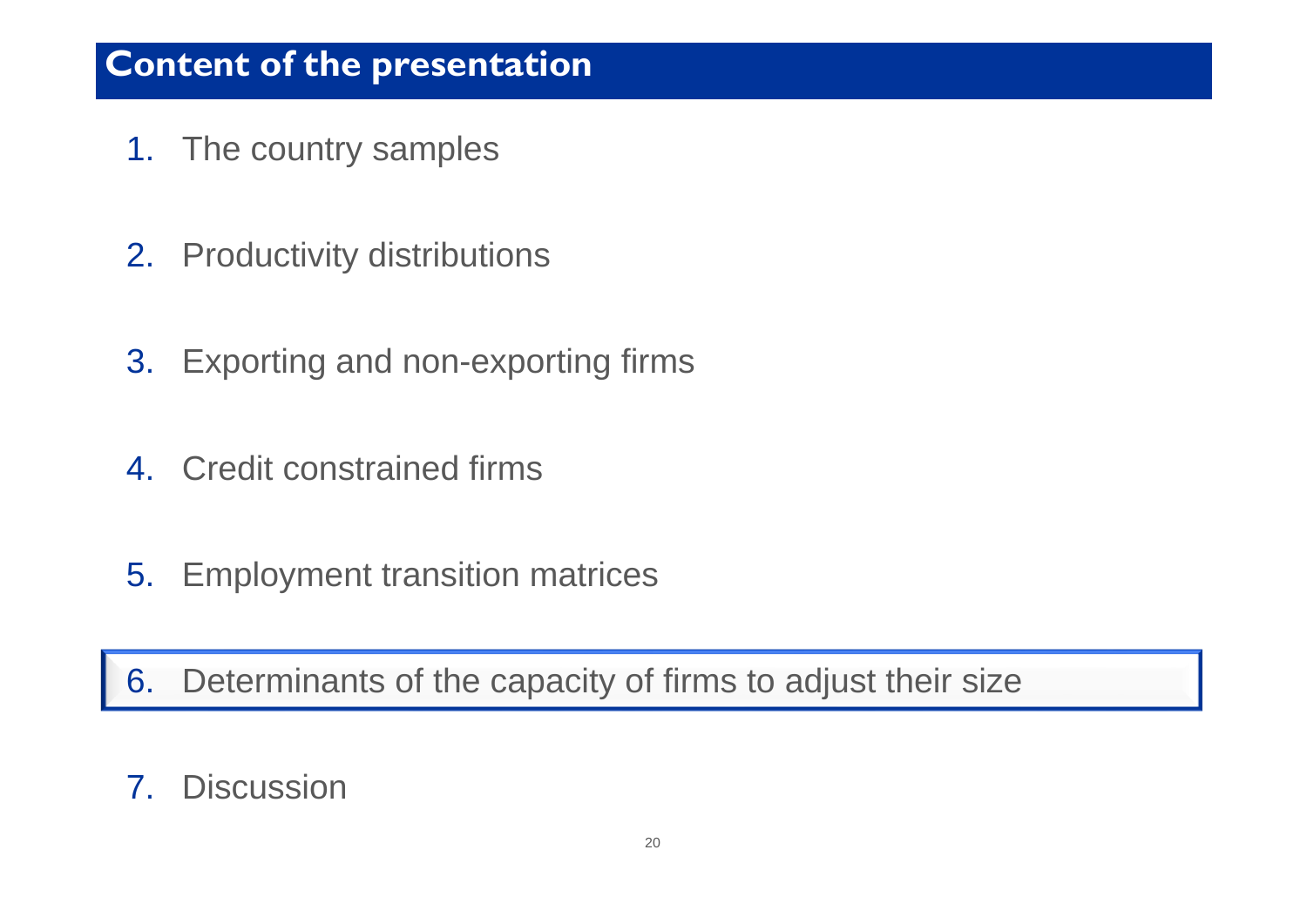#### **Determinants of size' adjustment capacity (SAC) – AE**

- Share of firms in a given size class in *t* that move to another size class (up or down) in *t+5*
	- It relates with the capacity of firms to expand if productive and to downsize of unproductive
- The SAC is related to the allocation efficiency of the sector





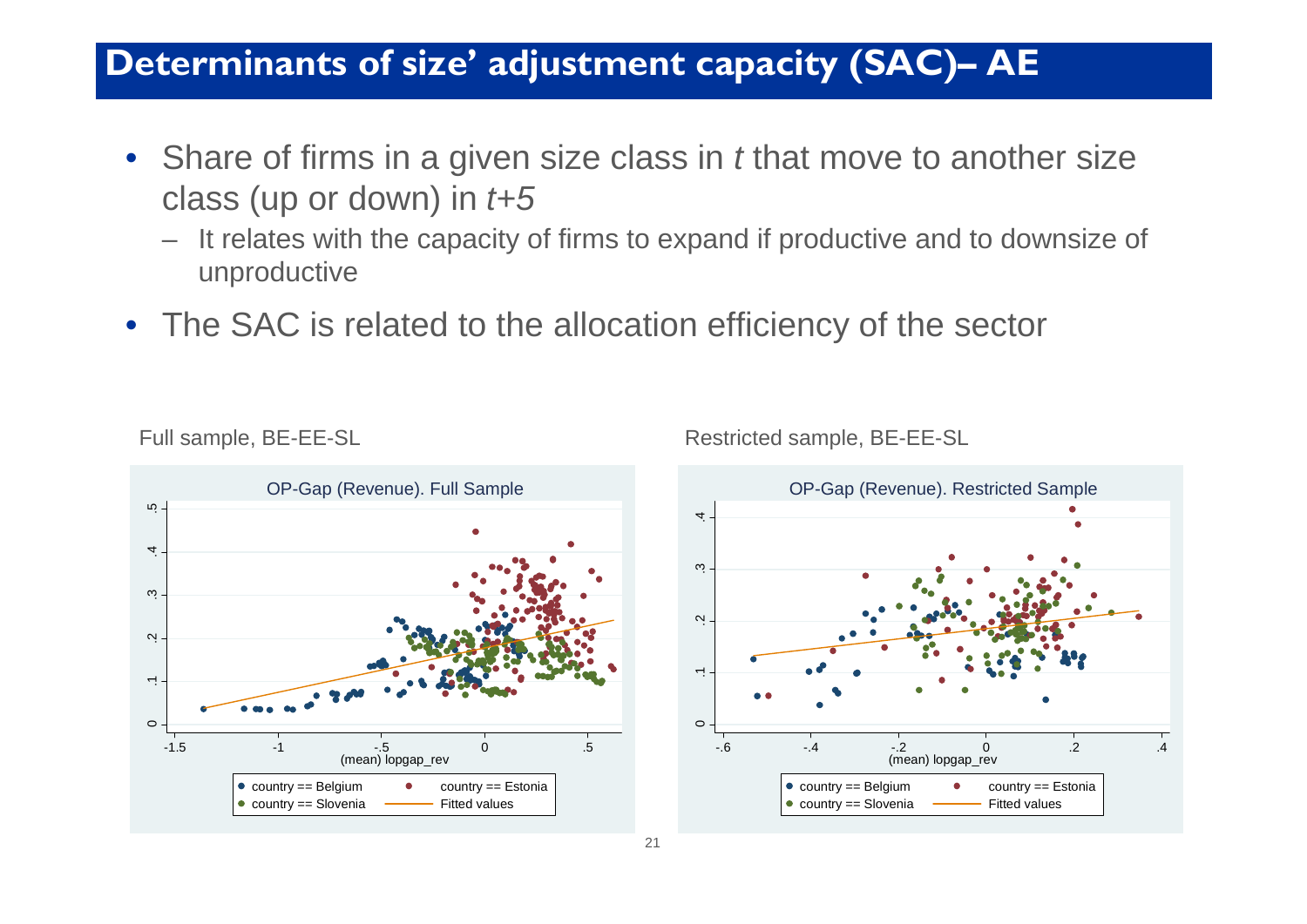#### **Determinants of SAC– product market competition**

- The size adjustment capacity of firms is negatively related to the estimated sector mark-up – i.e. to market competition
	- Above all among small firms (using the full sample)





Full sample, BE-EE-SL Restricted sample, BE-EE-SL-PL-SK

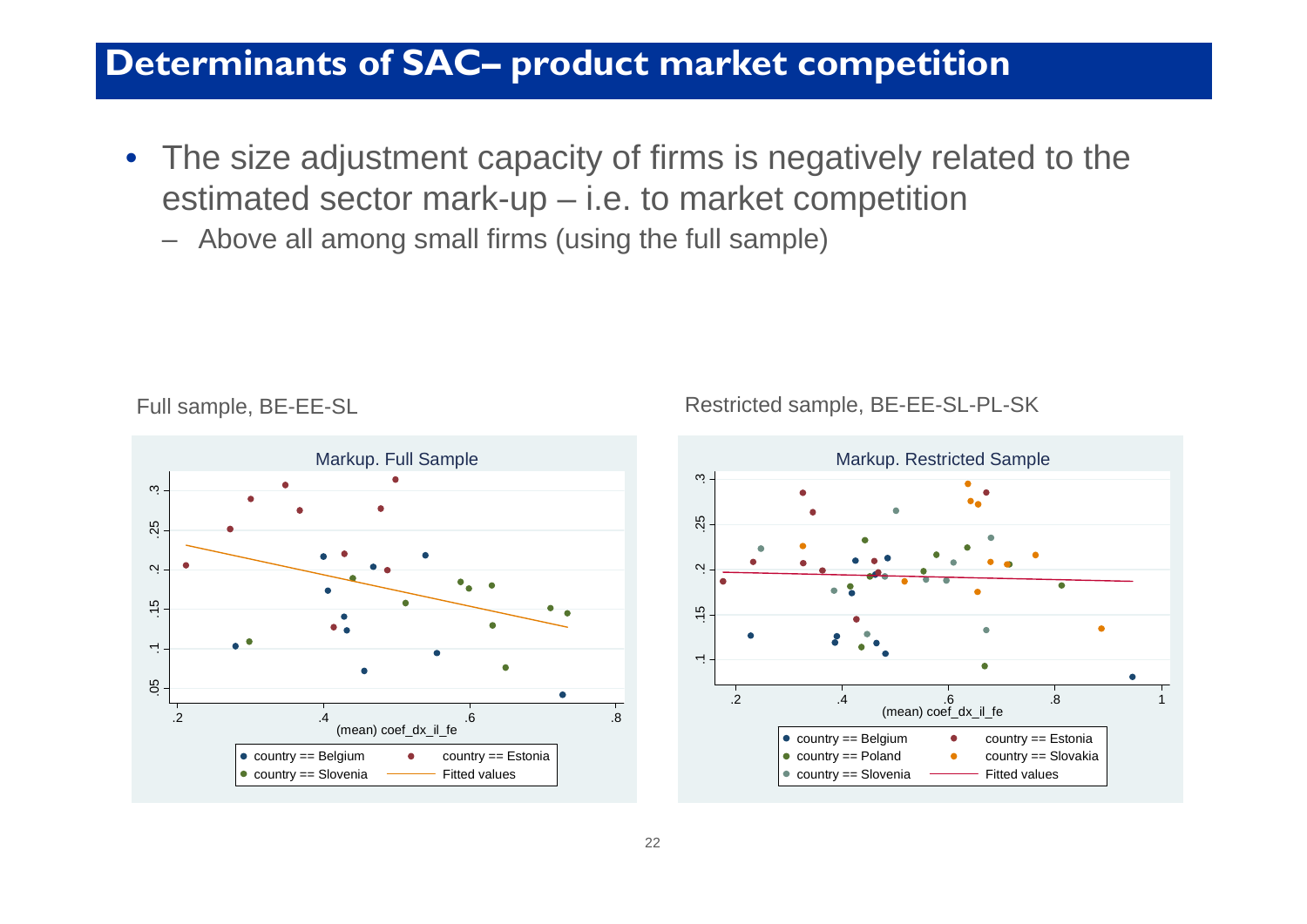#### **Determinants of SAC– labour market competition**

- The size adjustment capacity is negatively related to the estimated sector collective bargaining power
	- The relation is stronger if only large firms are considered



Full sample, BE-EE-SL Restricted sample, BE-EE-SL-PL-SK

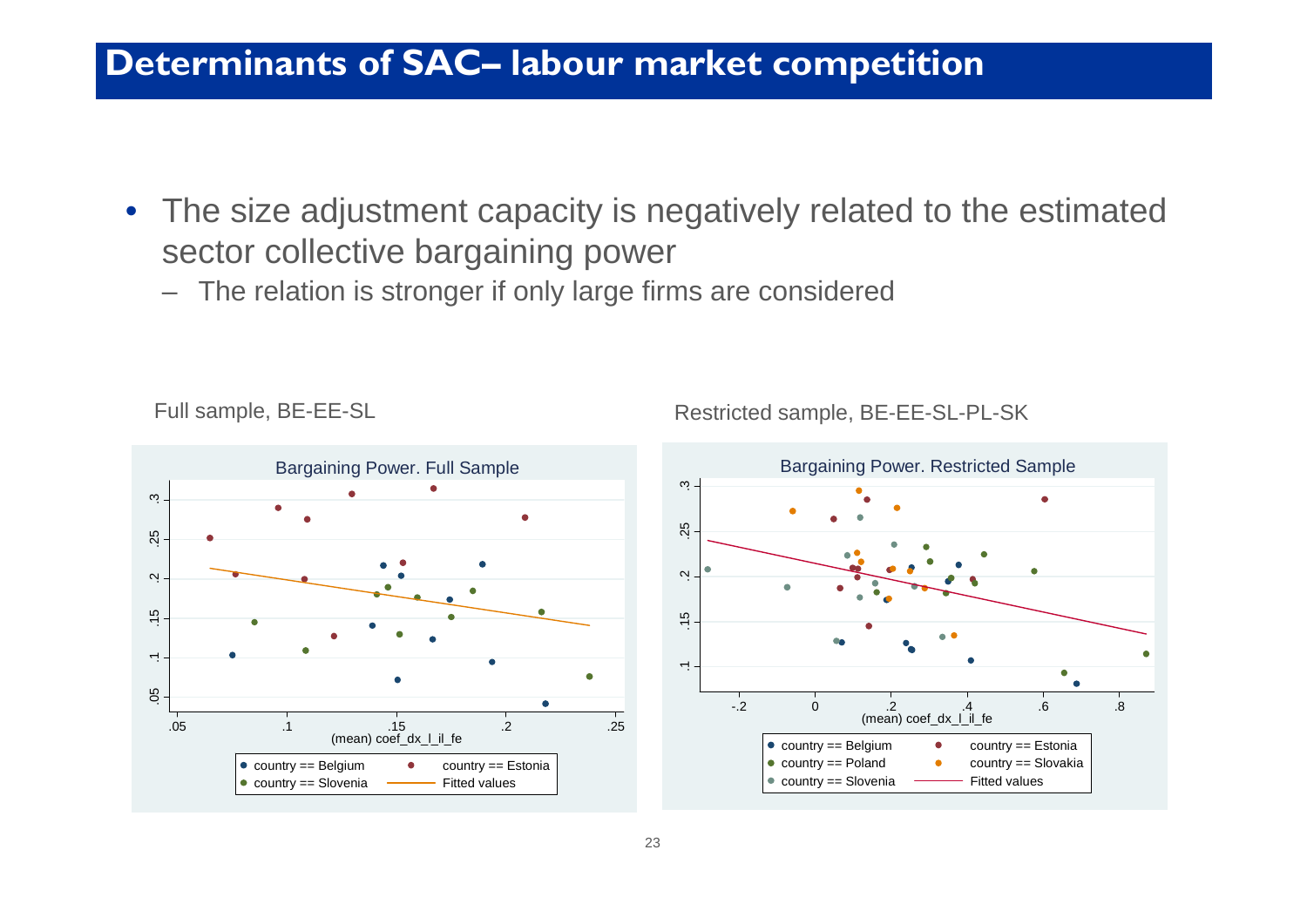#### **Determinants of SAC– credit constraints**

- The capacity of firms to adjust their size is negatively related to the share of credit constrained firms in the sector
	- Data only for Belgium!

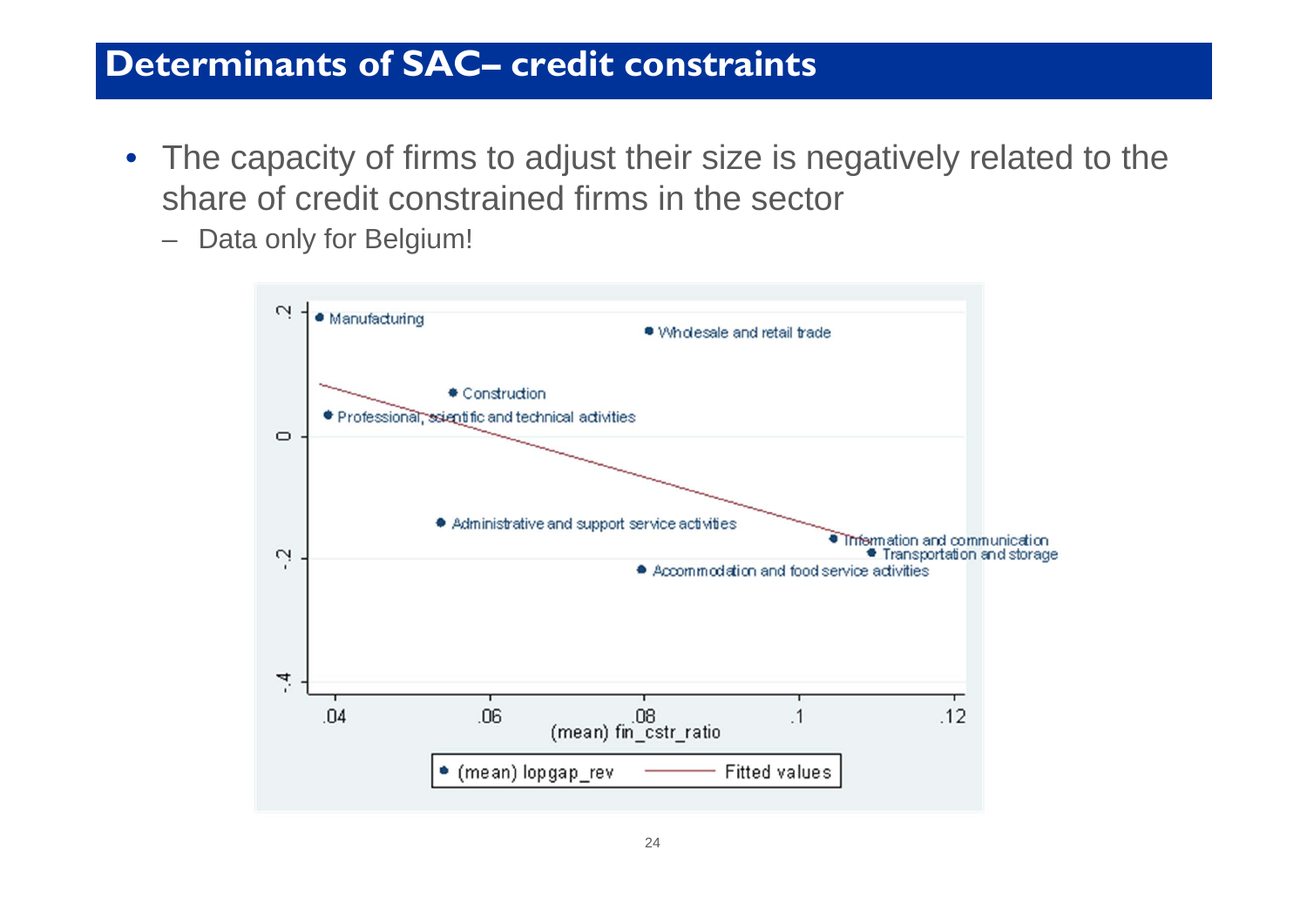- 1. The country samples
- 2. Productivity distributions
- 3. Exporting and non-exporting firms
- 4. Credit constrained firms
- 5. Employment transition matrices
- 6. Determinants of the capacity of firms to adjust their size

#### 7.Discussion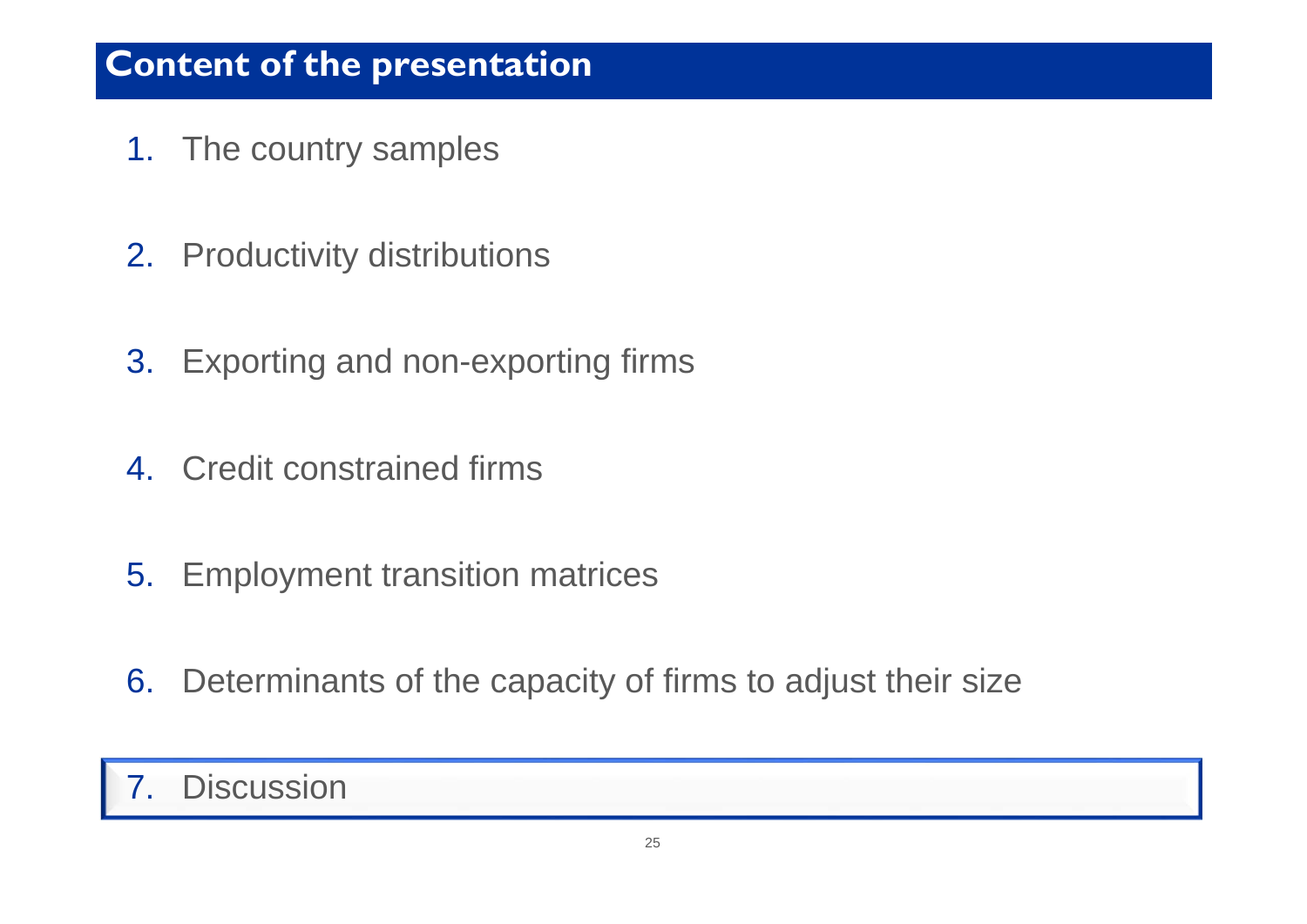#### **Discussion**

Given the potential of the data, and the problems encountered so far (nothing compared with the extension and complexity of the code!)…

…I would like to ask you to re-run the new set of corrected codes we will send after the workshop

For the codes to be perfect, we would need that all teams who have run the code send us a list of code mistakes/errors

We will fix the codes, and send them again, if you agree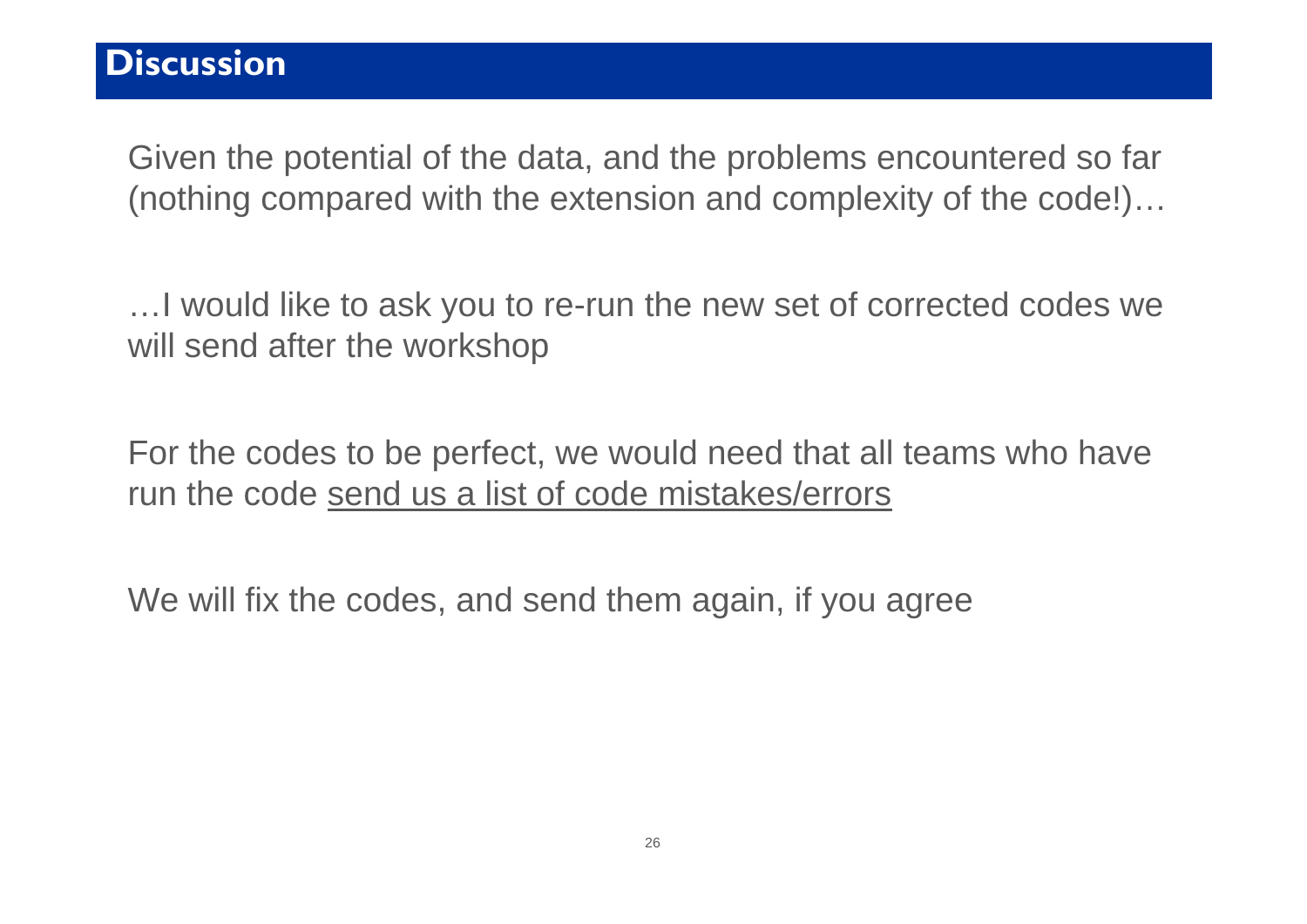# The floor is yours!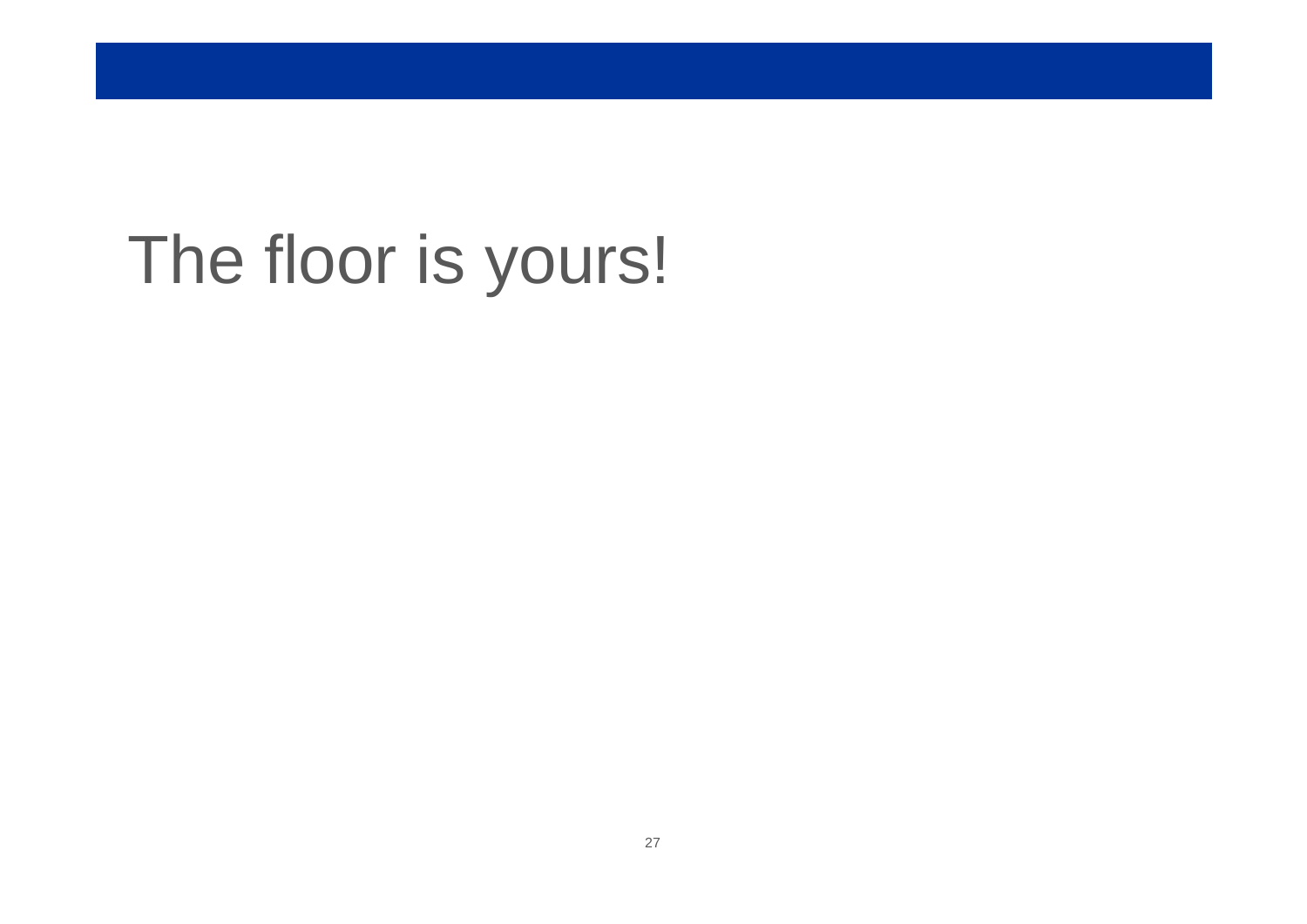## **Back-up slides – SAC and OP gap by country**







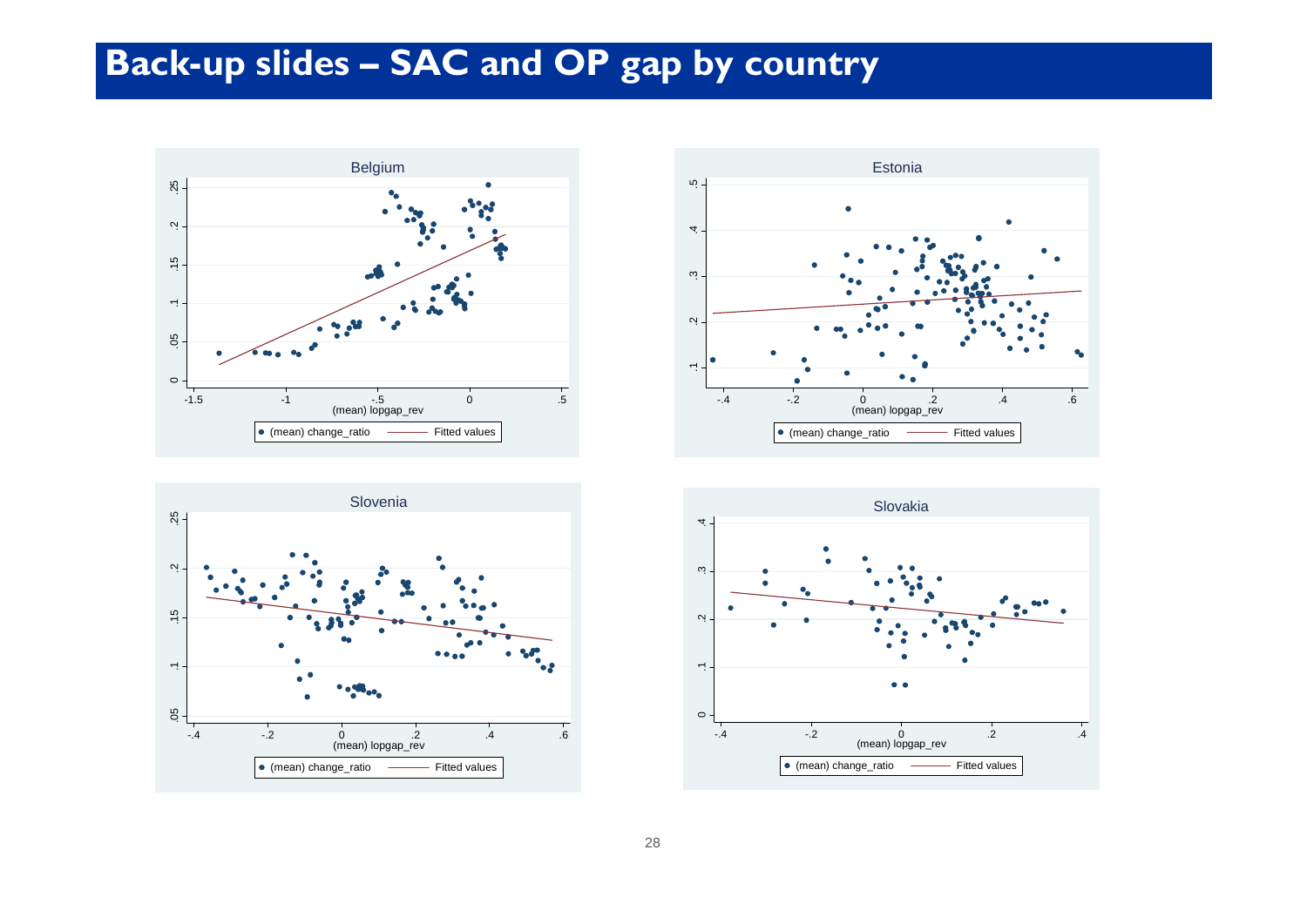## **Back-up slides – SAC and mark-ups**